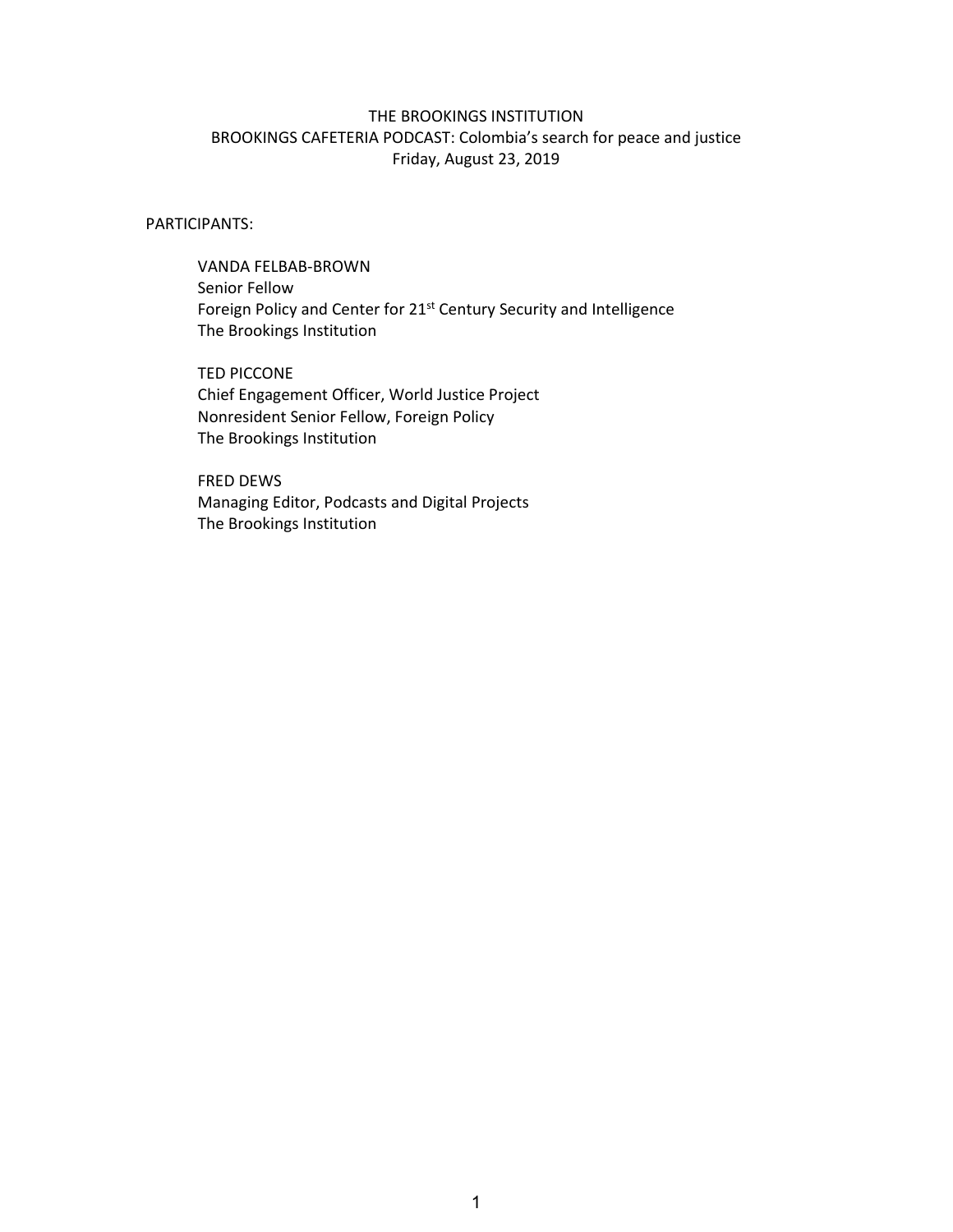DEWS: Welcome to the Brookings Cafeteria, the podcast about ideas and the experts who have them. I'm Fred Dews.

In June 2016 the government of Colombia signed a historic peace agreement with the armed rebel group known as FARC‐EP to end a conflict that over five decades had taken the lives of at least 260,000 Colombians and displaced over 7 million. Three years later the peace accord—a complex effort to not only stop the fighting but also address the underlying causes of the conflict and to seek truth justice and reconciliation for victims—remains not fully implemented as new political disputes and leaders have hampered its progress.

To help us understand the situation and how to move forward I'm joined today in the Brookings Podcast Network studio by two experts. Ted Piccone s chief engagement officer at the World Justice Project and a nonresident senior fellow in security and strategy in the Foreign Policy Program at Brookings. We'll be talking a lot today about his new report, "Peace with Justice: The Colombian experience with transitional justice." My second guest is Vanda Felbab‐Brown, senior fellow in the Center for 21st Century Security and Intelligence at Brookings. She is an expert on international and internal conflicts and has done extensive fieldwork and writing on counterinsurgency, drug wars, and illicit economies.

You can follow the Brookings Podcast Network on Twitter @policypodcasts to get information about and links to all of our shows including "Dollar and Sense: The Brookings trade podcast," "The Current," and our events podcast. If you like the show please go to Apple podcasts and leave us a review, it helps others find it.

And now on with the interview. Ted and Vanda, welcome to the Brookings Cafeteria. FELBAB‐BROWN: It's a pleasure.

PICCONE: Thanks, Fred.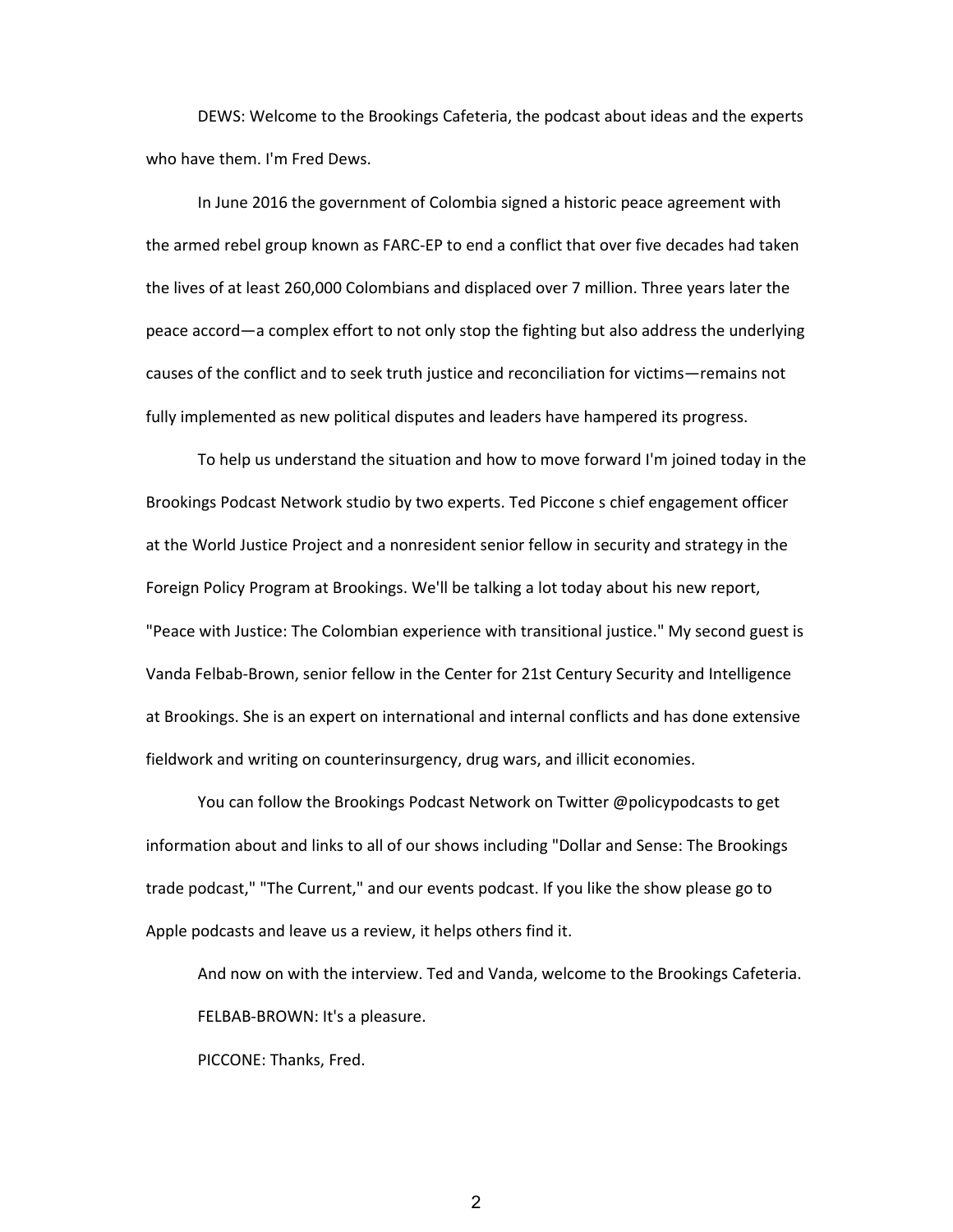DEWS: So we're talking about a super complex situation in Colombia and a very complex response to that situation. Can you first explain to listeners the context of what we're talking about, what the conflict was about, who fought it, how long it lasted, and so on to some background context?

PICCONE: Sure. This is a conflict that has been going on for, say, 40 [to] 50 years. And if you think about Colombian political history really [it] was 1958 that the two main political parties in Colombia came to some kind of truce after many years of bloody civil war.

In 1964, this guerrilla army formed under the label of FARC‐EP. And this was a band of farmers, peasants, folks who were inspired by the Cuban example and other Marxist‐ Leninist ideas to call for redistribution of resources, and an entirely new state. This was then entrenched warfare, guerrilla warfare for decades. And over that time you had a reaction not only by the government but by strong conservative forces in society—landowners, ranchers, businessmen in particular who formed their own military units called paramilitary units. And they often in cooperation with the government went at it. And there was massive displacement and killings as you described.

The paramilitaries reached an agreement in 2003 to begin to disarm and they were disarmed by the end of 2006. I say that lightly because of course many of them remained armed. But there were 31,000 former paramilitaries that were demobilized. Now, the FARC EP continued fighting, although by that time they had really morphed into more of a pseudo‐criminal operation heavily reliant on drug trafficking, extortion, [and] kidnapping to continue in their operations.

After various attempts to reach a peace deal with the FARC EP, the prior administration of President Santos succeeded in 2016. It was a historic accord. It really broke new ground, I would say, if you step back and look at other peace processes, both in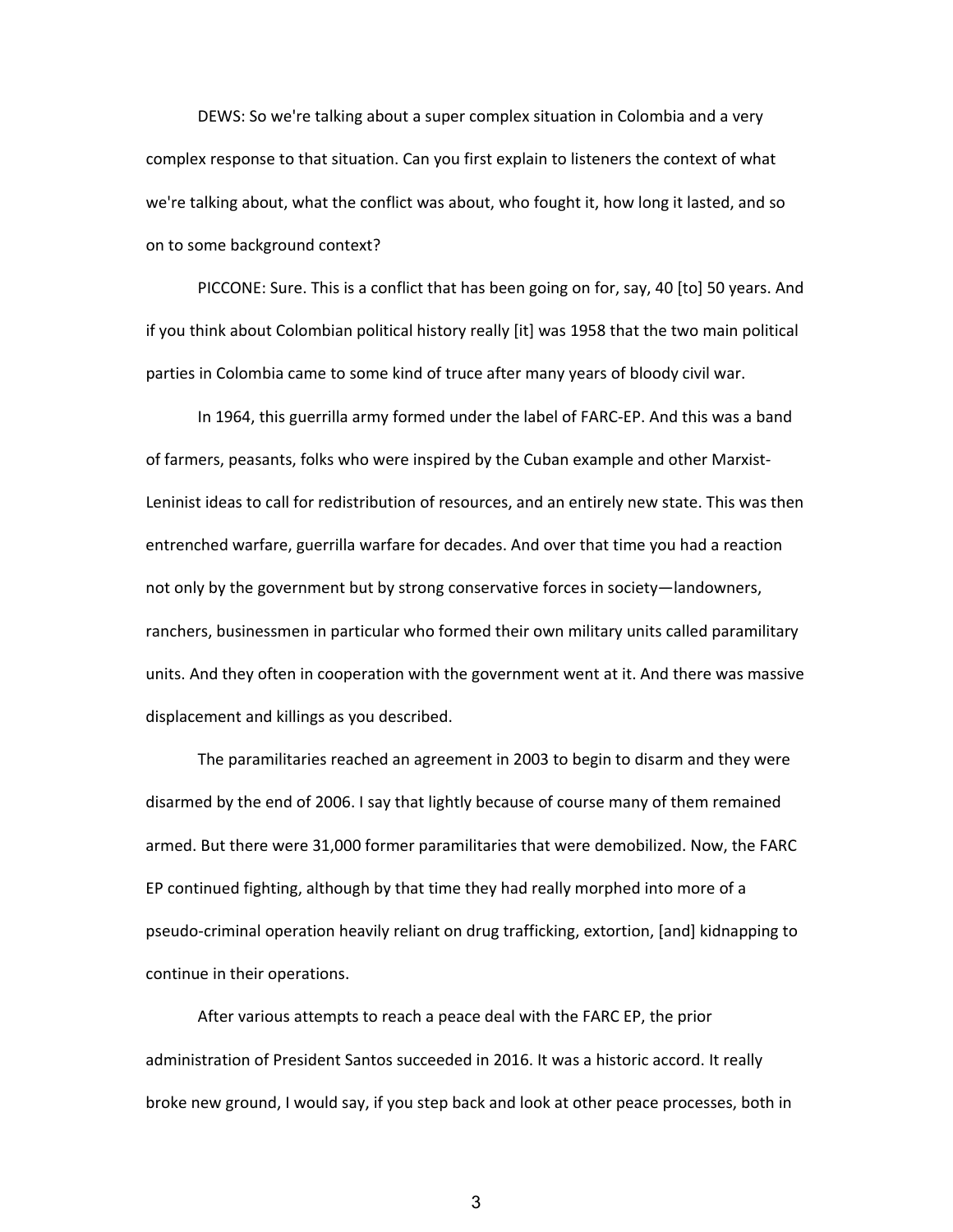the way it was conducted and in the content of it. A very comprehensive accord that really tries to get at the root causes of the conflict, which is decades of rural underdevelopment and poverty, and a sense of lawlessness, and the lack of any state presence in big sections of the country.

I mean Colombia geographically is a very complicated country, very diverse topographically. Most people, if you get from point A to Point B, are flying because there aren't that many adequate roads and trains, which gives a lot of space and room for illegal groups to harbor themselves in jungles and other lawless areas.

So that's the setting for this complicated conflict. And the peace accords succeeded in putting an end to that conflict. The two parties agreed to stop their fighting. The FARC agreed to disarm and to demobilize, in exchange for recognition of them as a political party—that was a major important outcome—in exchange for conditional amnesties—we'll get more into this truth and reconciliation process. And there's what they called legal security. They would be able to reintegrate into Colombian society with some sense of legitimacy as both a political force and as individuals being able to go on with their lives.

FELBAB‐BROWN: I would add few things. In many ways, the Colombian peace process is unique. The report, the agreement rather, it's a 300 page report, is extraordinarily detailed. Most peace agreement really do not look in any way that way. So there was enormous amount of specificity. The process was very lengthy and very concrete in what it negotiated. Again not typical. It was certainly informed by prior peace processes around the world—the Truth and Reconciliation Committee in South Africa. And that report deals in great detail with the very complex relationship between peace and justice. And it certainly was very much informed by the policy knowledge that has emerged over the past 20 years about the difficulties of seeking peace without recognizing underlying grievances and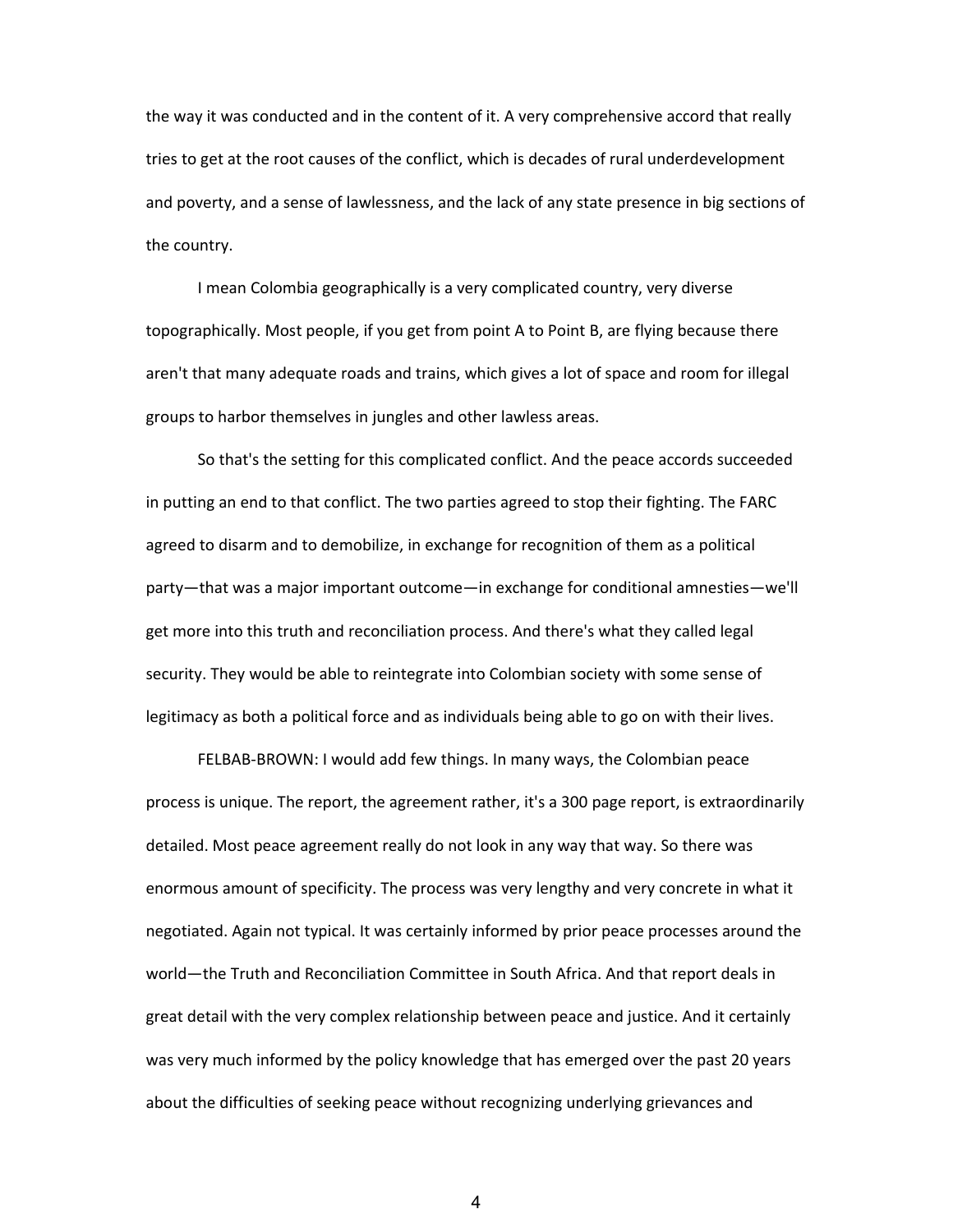resentments, but also the difficulties in imposing punitive actions that then do not motivate parties to the political conflict—in this case the FARC—to join the peace deal.

So the legal security that Ted talked about comes up in different contexts where insurgents, when they demobilize, want to be sure that they don't sign a deal that lasts a month or a year or two after which they might be arrested. Let alone mentioning other ability to integrate into society such as economic support, ability to function in the legal economy. But just even the physical security.

But the question is how much that ink translates into the reality on the ground which is what Colombia is grappling with today.

PICCONE: Just add a very specific point about this precedent in Colombia of peace agreements with other armed groups who then were basically targeted for killings by the paramilitaries. So that history, that shadow of revenge killing against ex-fighters was very much on negotiators' minds. And to this day remains one of the biggest challenges of the peace process, because you have a number of killings of ex-FARC fighters as well as what are called "social leaders"—people from the NGO community, Indigenous community, Afro descendants, human rights defenders—who are being killed in high numbers. And yet in the agreement there are many, many provisions around protecting these people. The state actually is obligated to protect them. They've created special protection units and bodyguards. So it's not for lack of trying, I think. Maybe not enough resources but the political will and the agreement is there in recognition of what had to come prior.

DEWS: It does sound like a level of complexity that, maybe is somewhat new in the world of global affairs. You can imagine in an old way of thinking that a government would just want to eradicate insurgent fighters in its country and just assert control over its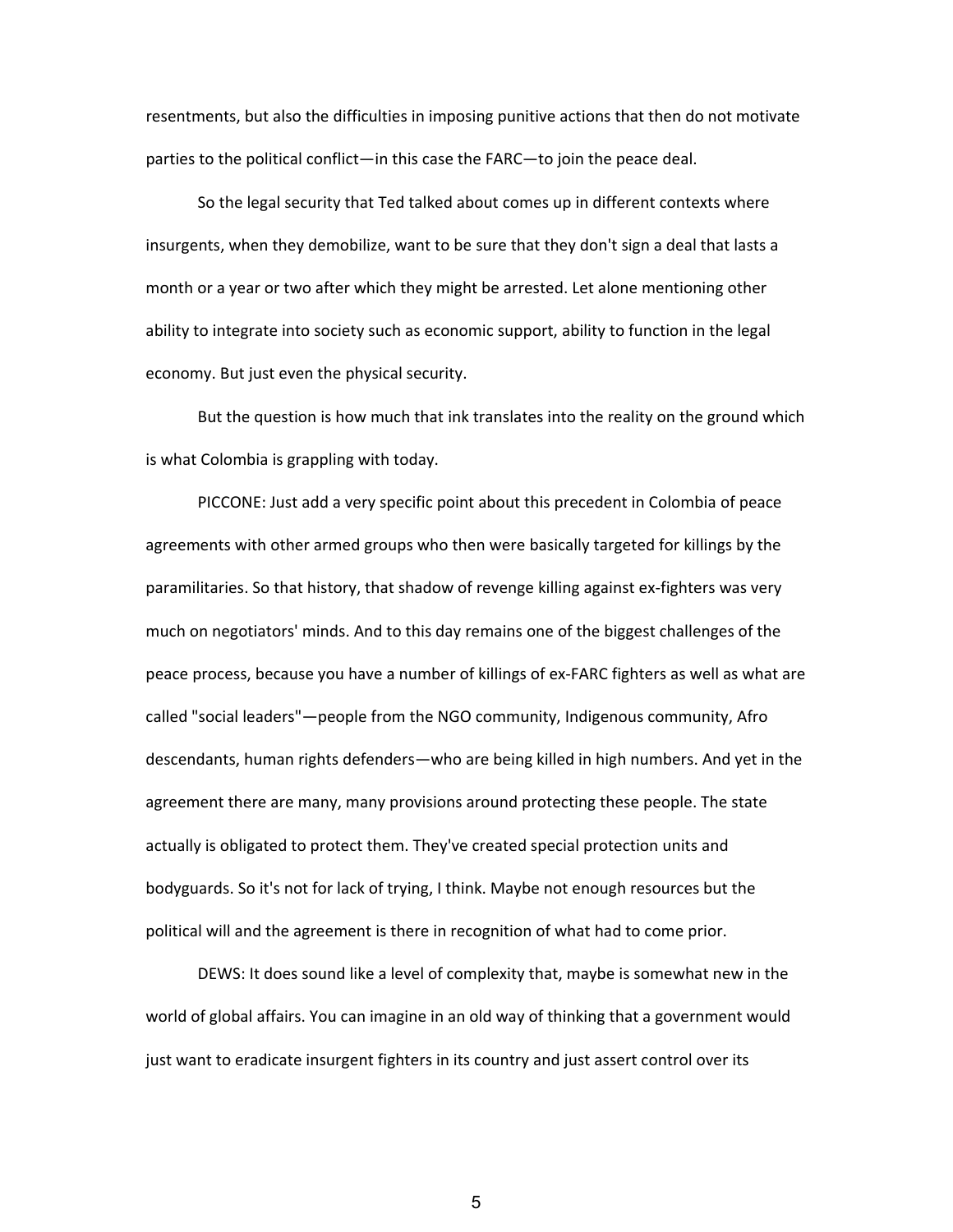territory. But it sounds like that model was impossible in that situation for Colombia. But maybe that model it just doesn't work anywhere anymore.

FELBAB-BROWN: Well you know it's interesting that you raise it Fred. My first serious research was on the FIS in Algeria, the civil war in Algeria in the 1990s where the government in Algeria, and the international partners France, United States, and European countries, struggled with whether you need to negotiate a peace deal with the FIS or whether you can simply eradicate them in the battlefield. And of course U.S. counterinsurgency in Afghanistan has been grappling with the very same question, and now the United States has reached a stage that we are in almost desperate negotiations with the Taliban that are about to strike a deal just to have some sort of exit out of Afghanistan regardless of what kind of implications that might have for Afghan stability.

What happened in Colombia is that both the government and the FARC came to a stalemate, in that way that's analogous to the situation in Afghanistan. But the level of stalemate was very different. The level of conflict intensity in Colombia had been much lower. The government in the 2000s under President Alvaro Uribe, and with support from the United States and their Plan Colombia, significantly beefed up its military capacity. There were significant improvements of what the Colombian military was able to accomplish on the battlefield.

Nonetheless, even that progress stalled and essentially by about 2007‐2008 there is no more significant military progress. Occasionally some FARC leaders would be killed. There might be tactical battles over particularly strategic corridors. But the broader strategic picture was not changing. And similarly for the FARC the momentum and the peak of their power they experienced in the late 1990s and early 2000s was gone.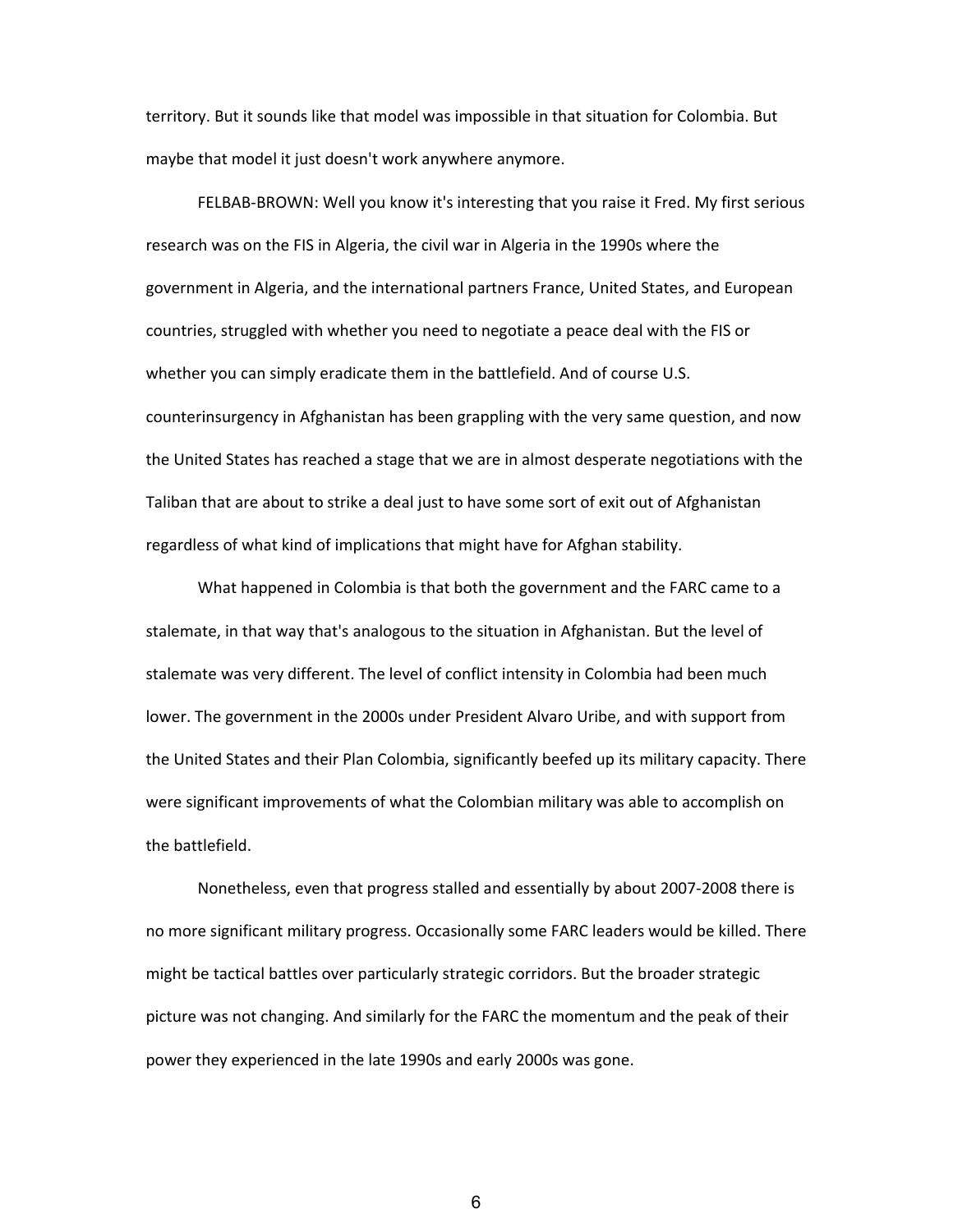The first time I went to Colombia was, I guess 2000, and at the time the FARC was sitting on the hills of Bogota and shelling downtown and mortars were every so often flying into the capital, into Bogota. By 2007‐2008 you could travel by road from Bogota to Medellin, and you could travel in other parts of territory that were for decades really inaccessible.

So that military stalemate and the low level of conflict with no easy ability for the government to defeat the FARC, but also no ability for the FARC to really improve its strategic position at that point, strongly motivated both parties to negotiate.

That also came with another strategic realization for the FARC, namely that they had been losing political support. The FARC in many ways is a very remarkable insurgency. It's an insurgency, as Ted said, that lasted five, six decades. That's very impressive. But more and more as the 2000s were unwinding that political support really stayed essentially in the coca farmers, and we'll talk more about them. That's still their base of support today. And other supporters had fallen off because of FARC's brutality, because of its moribund ideas about Mao's socialist visions that the country moved beyond.

So, the beginning of political support, the military stalemate, and arguably the removal of the visible paramilitaries were factors that enabled the negotiations. And I say the removal of the visible paramilitaries because although the paramilitaries demobilized what subsequently emerged as so-called "bandes criminales." For all practical purposes they are neo‐paramilitary groups although the government likes to call them criminal bands and deny their political agenda. And they are one of the reasons why we see so many killings after the peace deal, the FARC not the sole reason. And they're still significant security threat for Colombia and for the deal itself.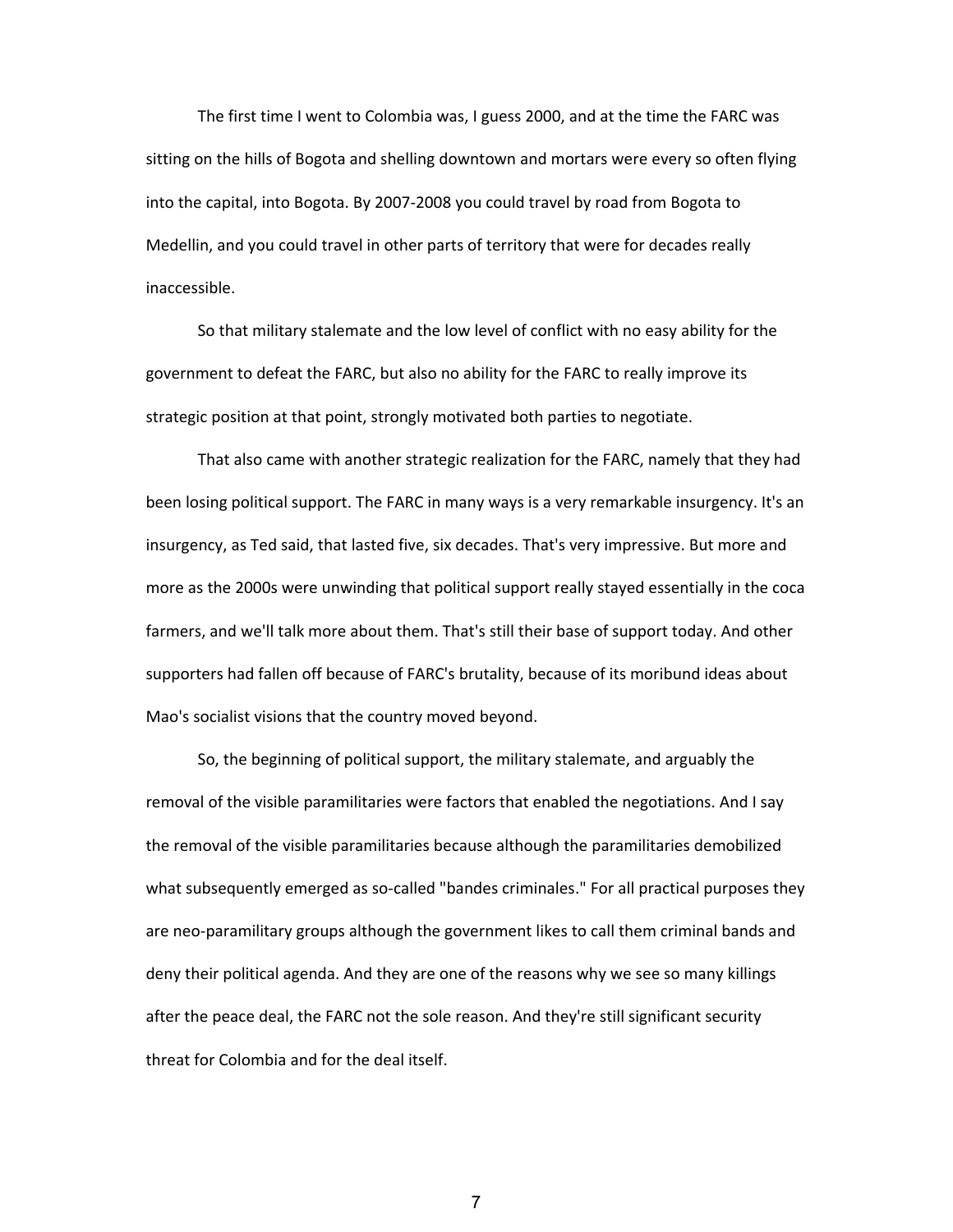DEWS: So the deal was reached between the government of Colombia and FARC leaders. Did Colombian citizens have a say?

PICCONE: They did. It was put to the voters in a plebiscite in October 2016 and the polling going into this vote was positive that it was going to pass. But it did not. And, now, the turnout was only 37 percent of voters, actually turned out to vote. And the plebiscite referendum lost by 50.2 percent voted against it. So nonetheless it was a vote against it. And the parties and the Congress, the main political parties, quickly scrambled to make some important revisions that were identified as key in particular for conservative sectors of Colombian society. And instead of going back to the voters, went back to the Congress and had the Congress approve this revised version.

That has created a certain cloud over the peace accords. And opponents of the peace accords, particularly under former President Uribe, have really played that card over and over again.

Now, there was another critical moment of political and public participation in all this which was the elections in 2018 when both the Congress and the presidency was up for office. And then, the peace accord was certainly a big factor in the election but there were lots of other issues. And the conservative forces this time won back the presidency; a more mixed picture in the Congress. And that, I think, has created the momentum for those that are not so enthusiastic about the peace accords to really try to pick away at it, and undermine it, and slow roll it, and if not entirely derail it. I don't think that is President Duque's, who is currently in office, intention. But many of his supporters in his coalition would like to see that outcome. And so he's constantly having to play to that audience as well as to those that are more supportive but want to see some additional reform. So this is how the complicated political picture has played out.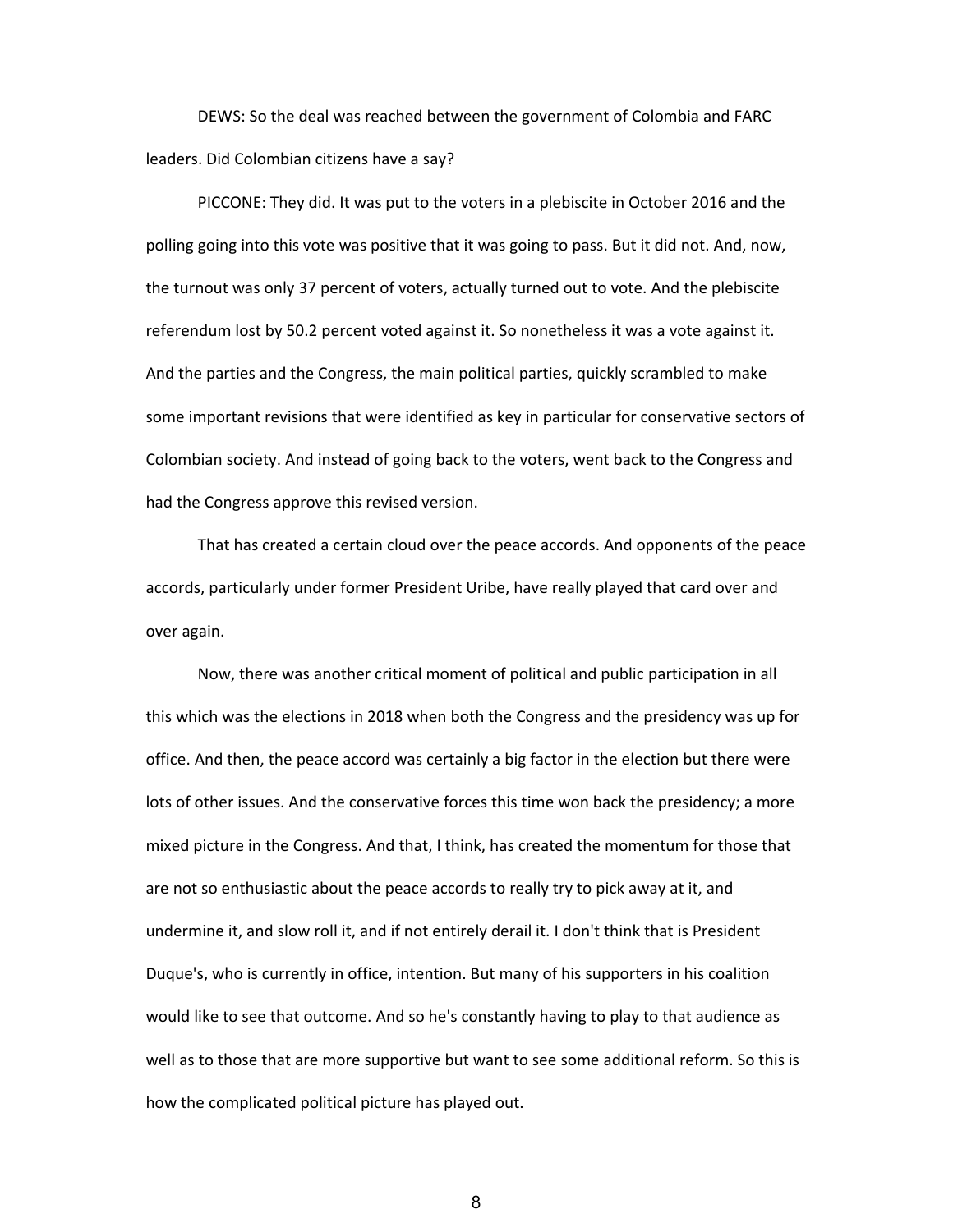The FARC for its part … on the front end, the demobilization, disarming, the grouping of them in groups and then turning in their weapons—all of that proceeded fairly well. There was a lot of U.N. support, international community support to monitor and verify those steps. But certainly you could say that the FARC did its share of upholding the deal. And it's really according to the courts themselves, now the state's obligations to do the heavy lifting of substantial reforms around land reform, and economic development, a whole host of long list of things to do. And that's where I think it's gotten complicated.

DEWS: FARC fighters, what I gleaned from your report ... I mean literally thousands of them went to locations around the country and turned in literally thousands and thousands of different kinds of weapons—machine guns and maybe their mortars that Vanda was just talking about—and disarmed as the first step in this overall process.

PICCONE: Right. And of course there was important media attention to that so people could really see it. Now one of the other symbolic outcomes of this process was that the FARC was given 10 seats in the Congress, not as a matter of how many votes they got in the election but actually they were granted these seats as part of the peace accords. And this is a flashpoint for many on the right who really see that as very objectionable, that here this guerrilla army is granted political legitimacy and has seats. And by the way the FARC did poorly in the elections, very poorly. And so that just confirmed Vanda's point that they have really been losing a lot of political support among the Colombian people. So this is a dilemma for them as well. These seats are guaranteed until 2026. So they're not going away.

DEWS: I'm going to continue the conversation by diving more deeply into the report that you authored, Ted, "Peace with justice." But first I want to ask how did you approach the writing in the research that went into making this report?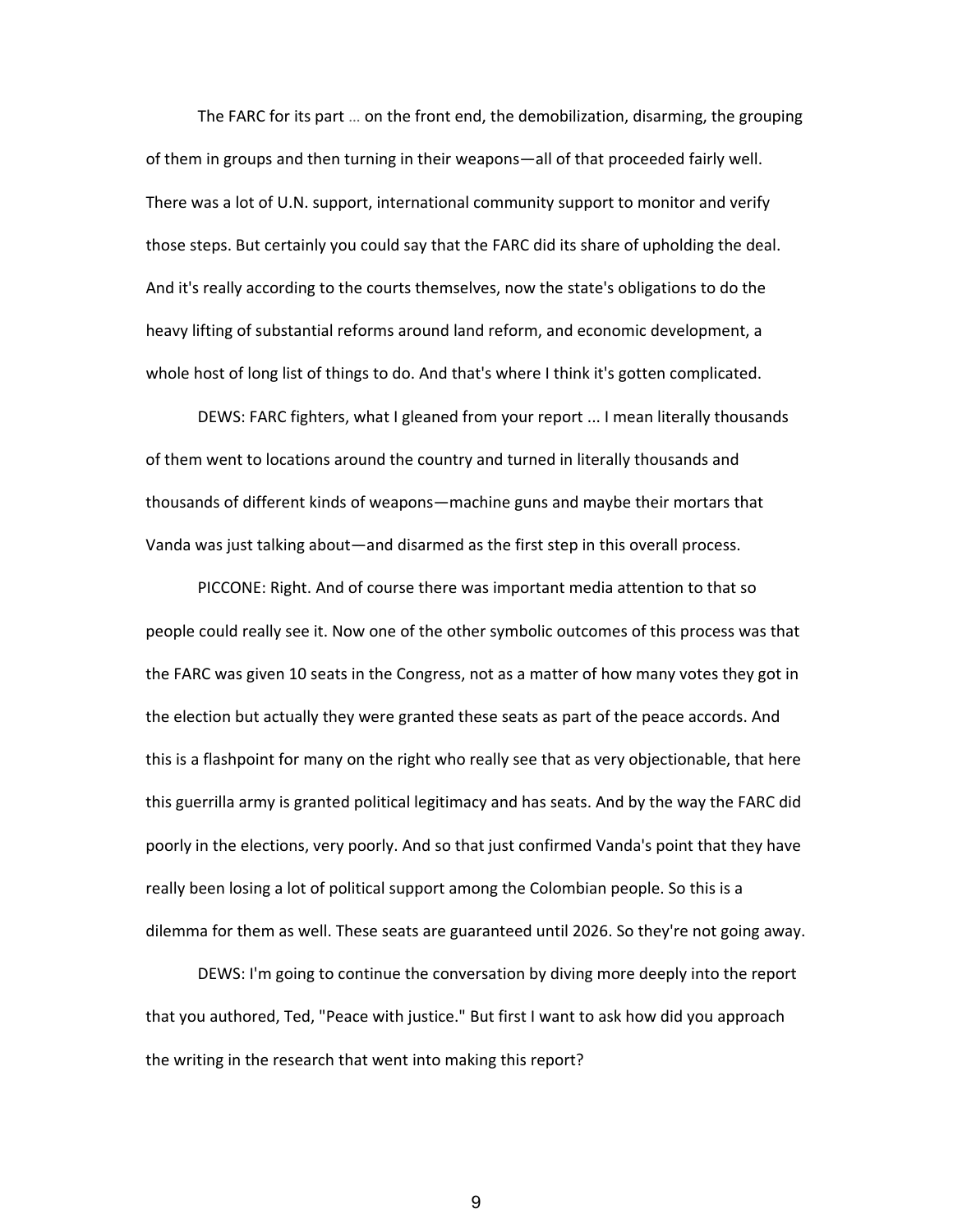PICCONE: Well my own personal experience in Colombia goes back to the mid‐'90s when I worked in the Clinton administration and at that point we were at the lowest point in our bilateral relations with otherwise very natural ally of Colombia for many years. They fought with us in World War Two, etc. But also at that time the U.S. government decertified Colombia out of concern that the then president was in cahoots with drug traffickers.

And I recall conversations with Colombian government officials at the time in which we basically told them this has to be completely reengineered, like we need a whole new relationship here. And what came out of that was an agreement that was called Plan Colombia, which was a Colombian plan but with a lot of U.S. support that was going to exactly what Vanda said, beef up their military and security strategy and materiel, and at the same time encourage more economic development and try to wean farmers off of the cocoa. That latter part really didn't succeed. But the first part did and that's what I think led to the negotiating process.

Jumping off of that experience, I've always had an interest in transitional justice and I was taken by what they had agreed to in this peace accords. It was remarkably sophisticated, you would say, and complex. I had worked on the Truth Commission in El Salvador and so had some experience in trying to see what happens after a peace process and how the Truth and Reconciliation instrument can work. So that allowed me to dive back in, go back to Colombia, interview dozens of people from different walks of life including elements of the U.N. community who have been monitoring the process, and came out with this report.

DEWS: So what is the transitional justice paradigm? Why is it so important in this context?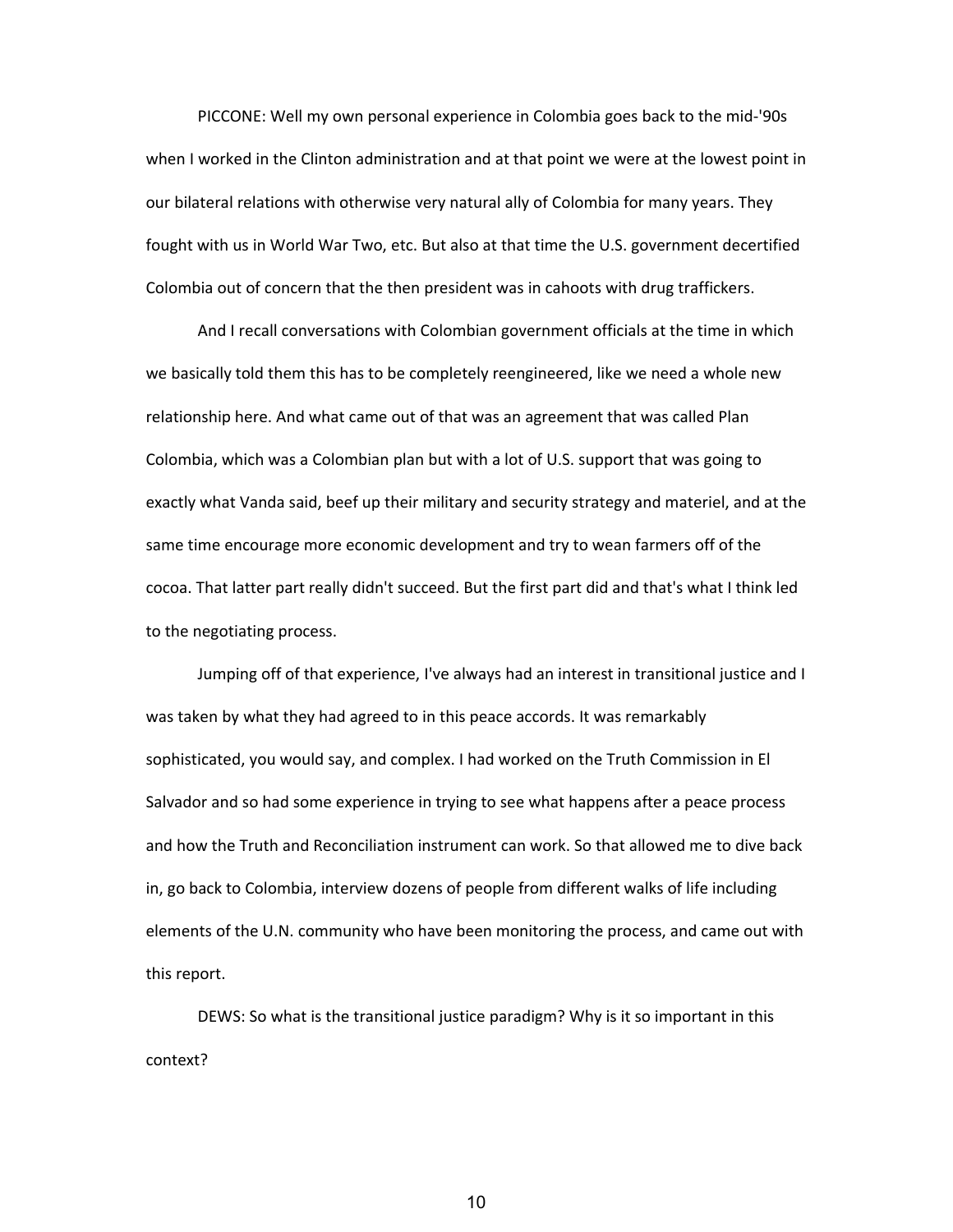PICCONE: It's a process by which parties agree that we're going to offer shortcuts in a what would otherwise be an ordinary, normal justice system for violations committed during a conflict and we're going [to] in the name of peace: Number one, establish with some authority the truth about what happened, to really try to provide a fact based approach to the conflict; Put a face on it, put a human face on it make sure that victims are heard in that process; Document what violations occurred, have a historical record that most of society can agree to; and then on top of that pursue accountability against the worst crimes and the perpetrators of those crimes.

And on top of that the Colombian experience brings in elements, certainly reparations that is not new that victims should be compensated for what happened to them. As you said, 260,000 people were killed over the years of this conflict, millions displaced. So, reparations and compensation, but also guarantees of non‐recurrence, meaning there has to be a full recognition and acceptance of responsibility by both parties, other actors, for the crimes that they committed and a commitment never to do it again. You know, it's prevention of future return to conflict, and there are a whole set of mechanisms behind that.

So it's this reinforcing set of elements, call it the four pillars of transitional justice, that come to life in the Colombian process.

FELBAB-BROWN: One way to think about transitional justice is to think about what are the mechanisms necessary to make sure that conflict doesn't restart. And there are two different strands of processes that often cut against each other. One strand is the sense that injustice was perpetrated. And so the part of transitional justice is to address the grievances, the resentments that may have accumulated so that people don't try to seek revenge, on both sides. The people who were victimized by the insurgents but also the insurgents who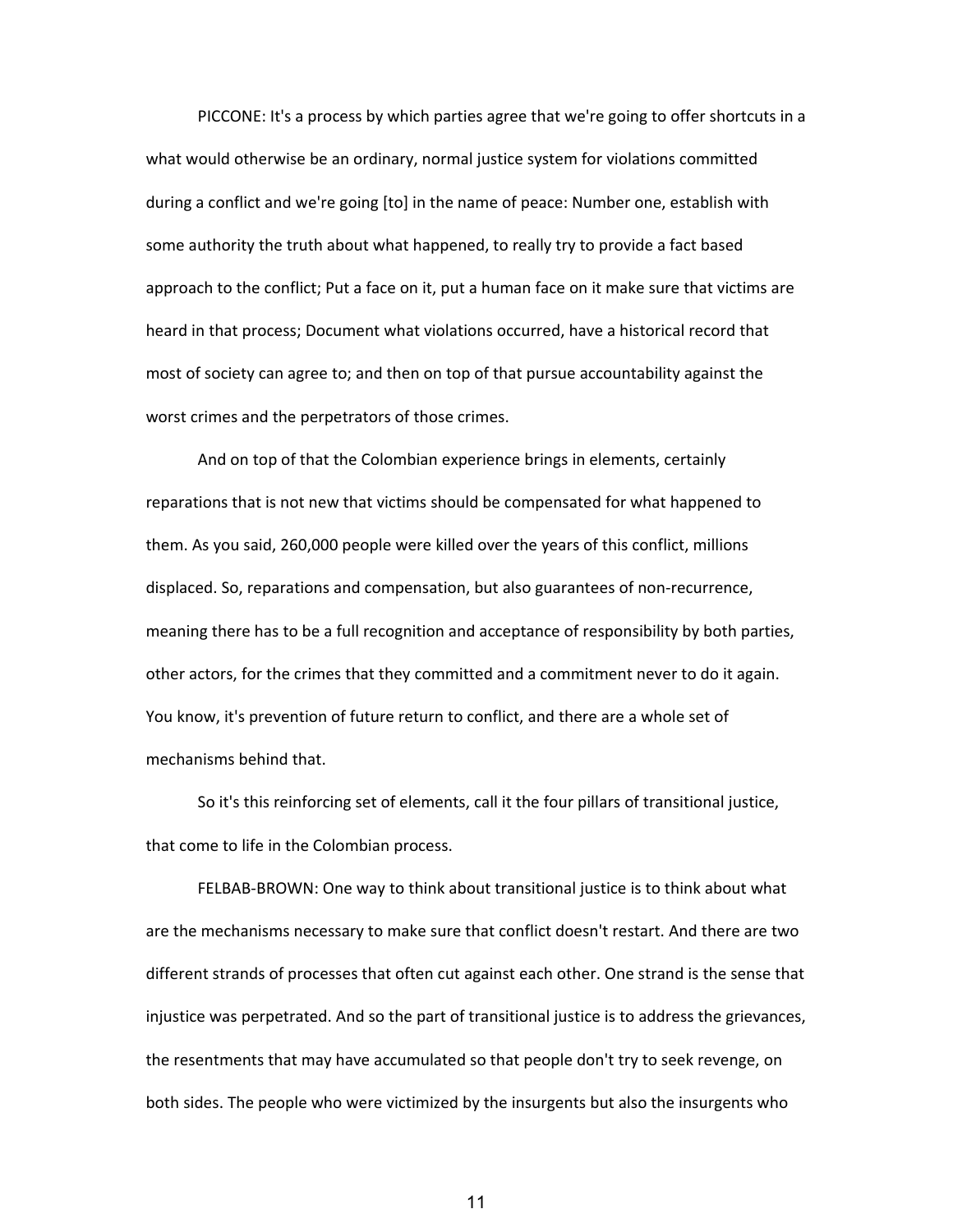were victimized by government forces, by other military actors, by other non-state actors. And that thrust of the transitional justice as part of the peace deal is on restorative justice justice to restore a victim's sense of dignity, their psychosocial capacity to move on, but also the ability to restore the insurgents', the militants' ability to operate in society. Because if societies simply ostracize them, well what might be left to them other than to return to crime or violence?

The other strand, of course, is however the need for leniency to also give the militants, or for that matter possibly even military army members, police officials who committed crimes—which was very much part of the Colombian process; oftentimes there were extraordinarily egregious violations of human rights by armed forces in Colombia—to give them a way out of the conflict. Because if you sign a peace agreement and end up going to prison for 30 years, which you might face in the U.S. criminal justice system for committing a homicide, what incentive do you have to sign a peace deal? Well, you might as well fight to the death.

And it's the tension between the two—how much leniency versus how much punitive justice, what kind of reparations, what kind of forgiveness, and what kind of insistence on making amends—that is really at the core of the struggles, dilemmas and what the transitional justice processes deal with.

DEWS: Vanda, I picked up another tension in the piece that you wrote about It's this tension between a government wanting the former FARC fighters to reintegrate into society kind of as individuals, maybe as individual farmers here, individual farmer there, as opposed to reintegrate into society as a cohesive political group. Can you address that particular tension?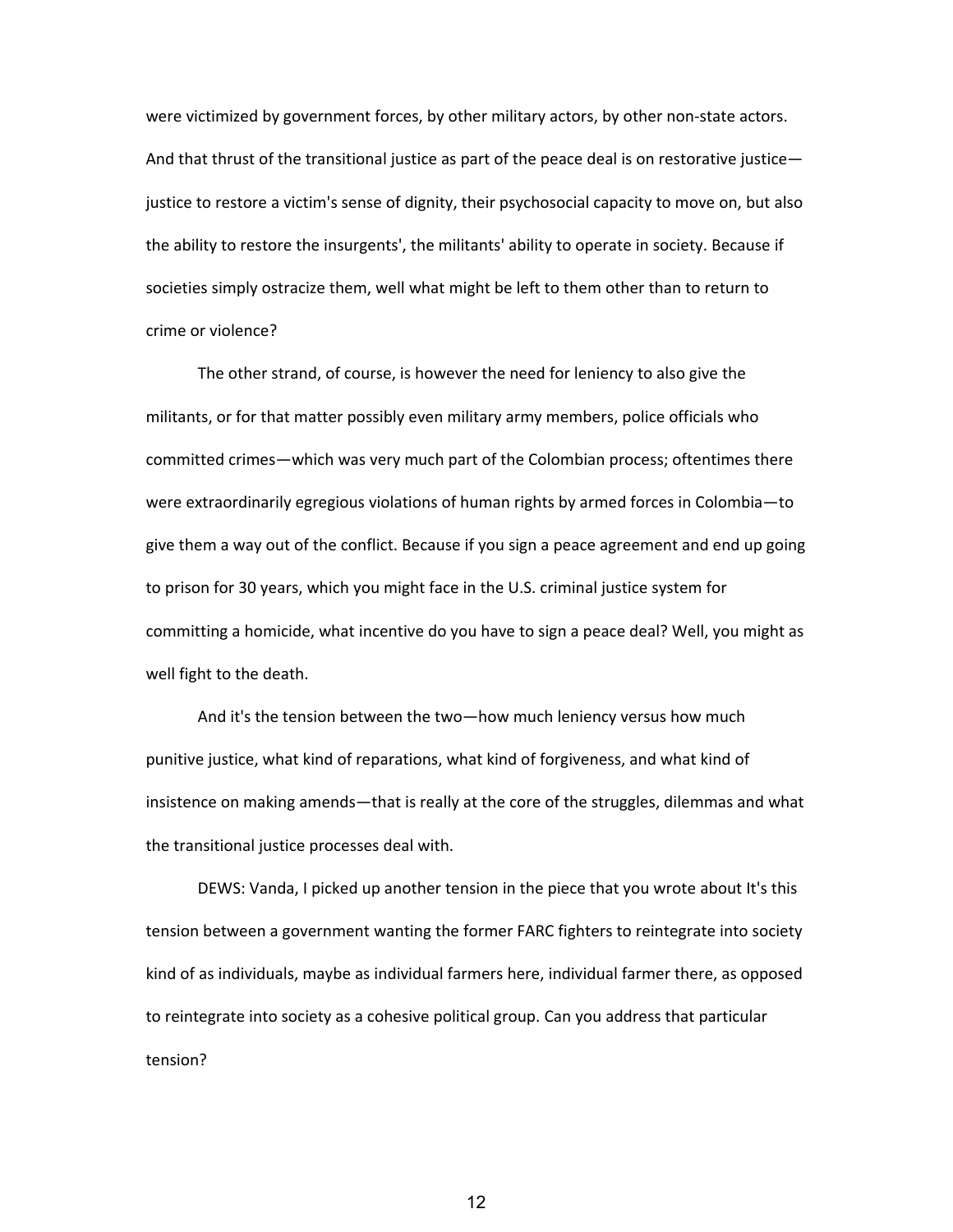FELBAB‐BROWN: Sure. You know and again that is the difficulty, or the struggle, that many who negotiate this peace settlement faces. So, to give you a completely different example, today after the fight in Iraq of ISIS there are militias that formed to fight the ISIS some are Shia militias, some are Sunni militias, they're called Hashd al‐Shaabi. While they have become enormously powerful political actor, deeply penetrated infiltrated, if you want to put a negative spin or from their perspective deeply integrated into the Iraqi state and dominate the Iraqi state. So they act as a cohesive actor with really extraordinary political capacity and institutional capacity. In Colombia people like former President Alvaro Uribe, the current president Ivan Duque, certainly did not want to see that kind of institutional and institutionalized cohesiveness and power of the FARC.

But oftentimes governments don't have the luxury to be simply dealing with individuals. Certainly in the Taliban negotiations, the Taliban is negotiating and will continue to act for a long time as a very cohesive, powerful entity and will likely have substantial role in an Afghan government for years to come, if not dominant role.

So, you know, the FARC was pushing for negotiating as an entity, not negotiating as individuals, not simply signing individual amnesty, individual defector deals for obvious reasons of maintaining political and economic influence. It has also insisted on integration as a collective, as a collective entity. And this has been very much a struggle. The experience that the international community has had with the integration, economic integration, usually centers on individual fighters. So former fighters are given some sort of training, they either join militaries or police forces. Colombians are loath to see that in the case or FARC, but it frequently happens. Or they are given some sort of training as a plumber, as a car mechanic, and frequently the economic integration is really the biggest. Achilles heel of these processes, and whether it's [ ] in Nigeria or groups in Nepal this is often where it fails.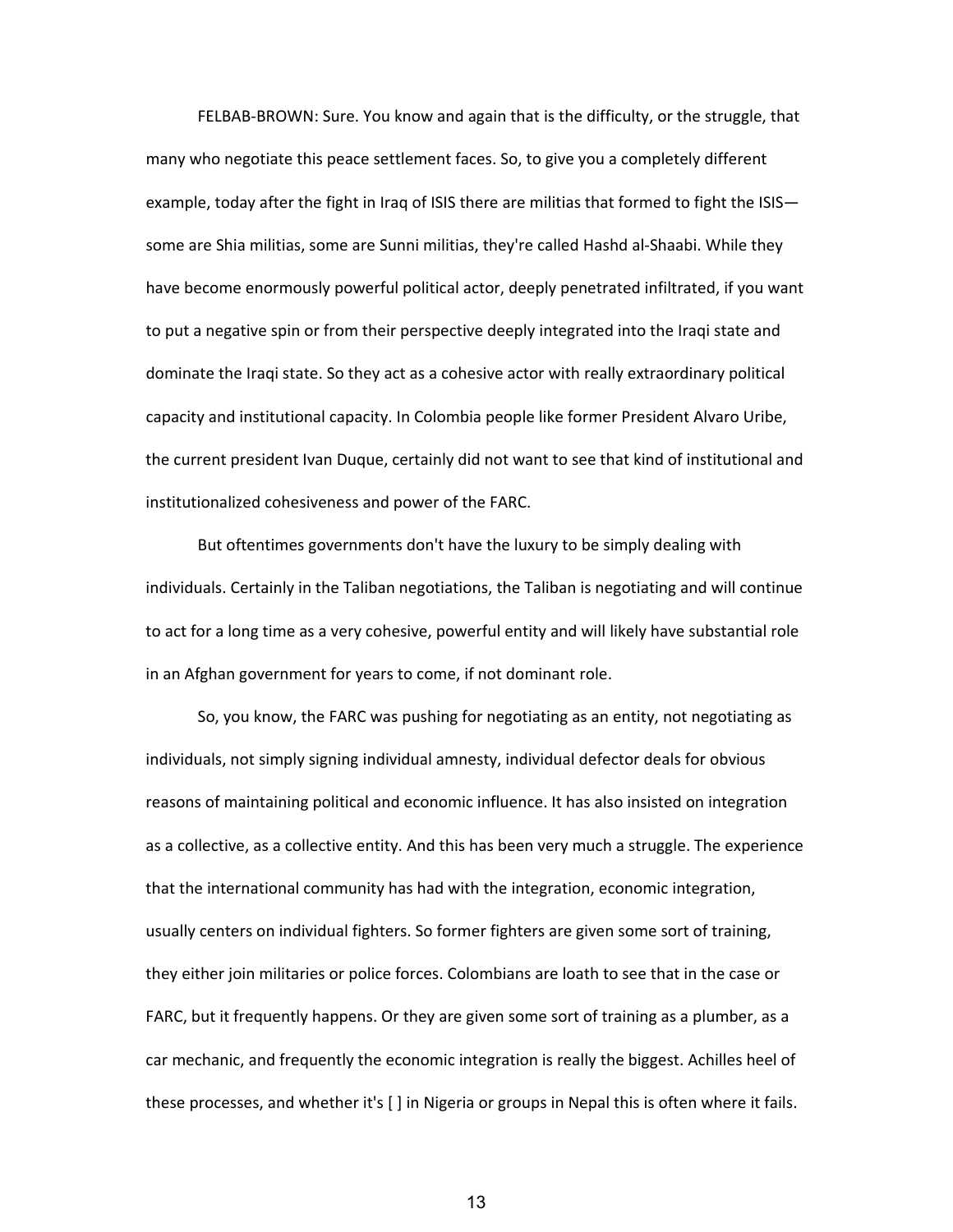So the FARC did not want that. They have been insisting on economic integration, economic training going for entire units. What they really want is collective farms on which they can farm. Now that has become a big difficulty because the government has found it difficult, unpleasant, challenging to allocate land to FARC. They don't like the idea of entire groups of FARC getting land. And the FARC doesn't want to be doing just individual level training. So there is a lot of stalemate and squeaking in the process and potentially great vulnerability right now.

PICCONE: I did hear about that on my trip down there but I felt like they were working through it. That there was a bit of a cultural difference about how to do economic development. But you have to keep in mind that these fighters have been working, living together, their social bonds, family bonds that maybe some kind of cohesion might be better for social peace in some of these areas.

And now you have another phenomenon, though, that for the most part the ex‐FARC fighters have stayed off the battlefield. But there are dissidents, if you want to call them dissidents, who've gone to other criminal groups and drug trafficking groups, and are causing all kinds of problems for the Colombian state. So there's still a lot of conflict that's raging around various pockets of the country. In fact there's been almost like a reorganization of the conflict where there are drug trafficking groups in association with, sometimes, paramilitaries, sometimes ex-FARC fighters, or a whole other guerrilla group that we haven't talked about yet the ELN, that is still in operation particularly on the border with Venezuela and involved in drug trafficking and other criminal activity. So it's a very complex security environment in which to implement this peace process. And there might be a case for keeping some cohesion among the ex-FARC groups, at least for economic purposes.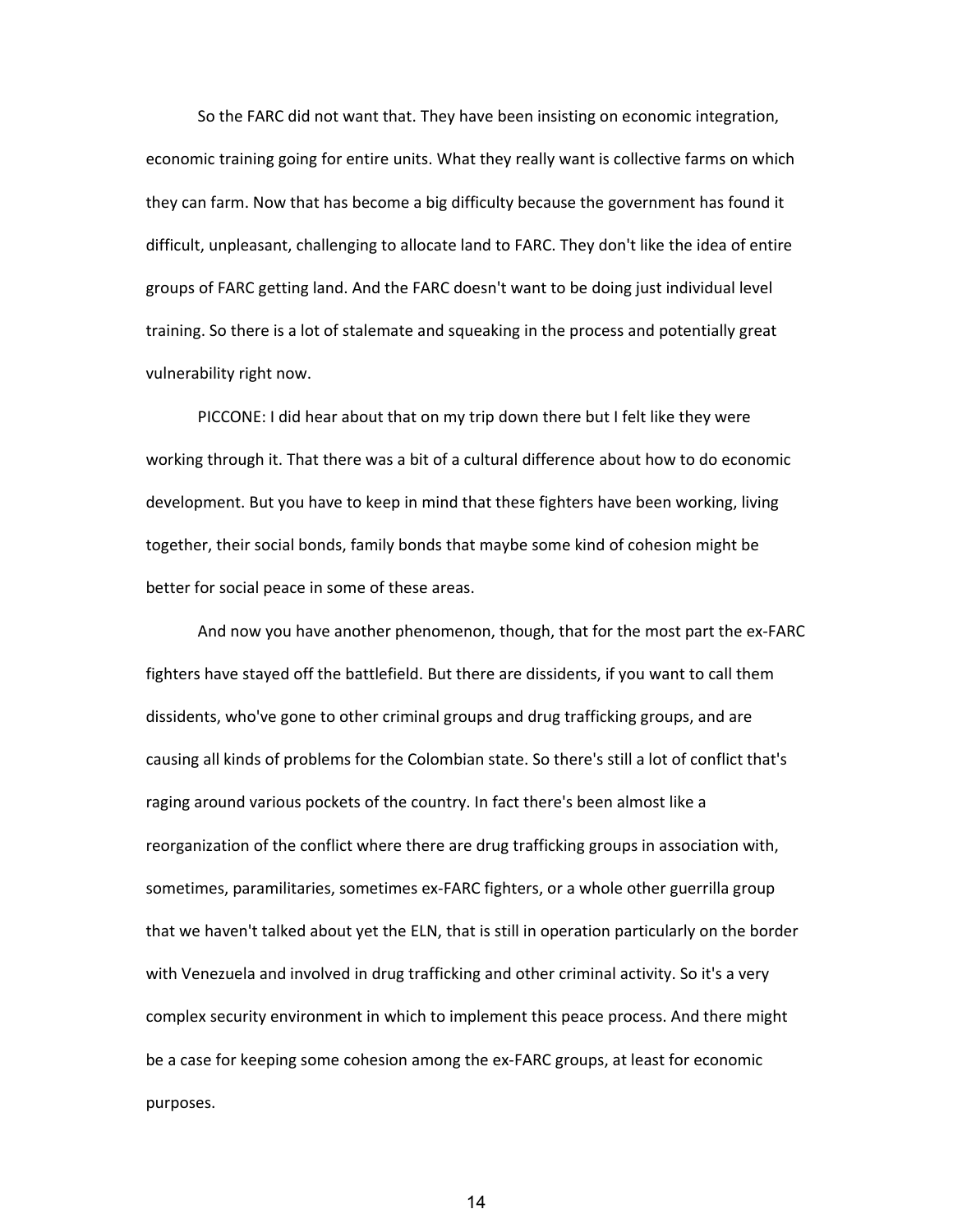FELBAB‐BROWN: And I would add another dimension to that, which is that the agreement negotiated specific outcomes, or direction of outcomes, not only with the FARC but there were significant portions about changing the basic inequality, bifurcation, inequity of Colombia, the sense that large territories have been without meaningful state presence. So there was a very significant thrust on the rural development, justice, land redistribution, so that the small elite doesn't control 90 percent of Colombia's land.

And there was very much of a thrust in the agreement that communities that had lived with marginal state presence or under FARC rule will be economically developed. And the Santos administration negotiated that with significant input from communities that put a premium on small land ownership.

So what the FARC wants with small land, having access land, was in the thrust of what was promised to cocoa farmers and small rural residents broadly who would become small land owners.

Now the Duque administration has not liked that at all. And they believe that that mode of economic development is not viable and for Colombia. They prefer to focus on large land ownership, on industrial agricultural developments in which whether it's FARC or rural residents would then be employed.

And so this, the tension over the collective approach by the FARC is part of a larger complicated picture as to how rural areas should be developed economically. Whether it should be centered on what was agreed—small land ownership, small land holders—or whether it should focus on large scale agrobusinesses. And of course historically large-scale agrobusinesses in Colombia were very much instigators and often perpetrators of violence and inequality. They have often not been gentle, friendly supportive actors. And so that is the difficult memory. But, there is also the extraordinary complexity of terrain and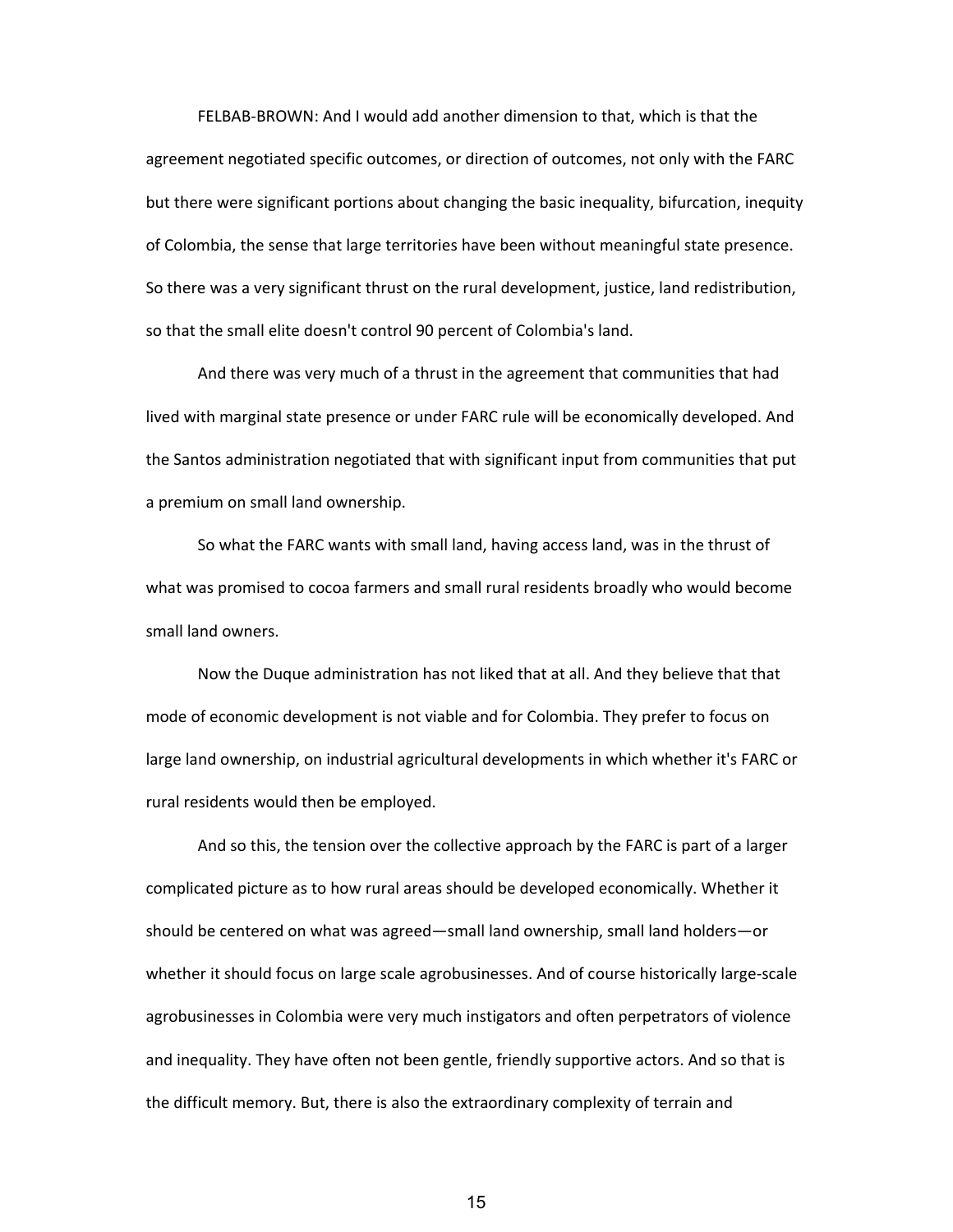geography that Ted spoke about which realistically makes some parts of Colombia a thriving economic hubs and others excruciatingly difficult to develop. Really the only viable commodity is cocaine because cocaine is illegal. So just the difficulty of the rural development is immense and very much impinges on the deal.

Colombia had imagined that it would take it 15 years to implement the peace deal. That is an extraordinarily ambitious picture. I often tell people if you look at an insurgency in Thailand that raged in the '60s, '70s and ended in the early 1980s, they had about 10 percent of Colombia's illicit drug. They had a much smaller population. And it took them 30 years of economic development for what is multiple times the set of problems and complexities in Colombia. And the set of expense that it takes to build up a police, build up state forces, conduct economic development. So very difficult implementation scenario that voters are not happy to pay for. it might be great in the year of the peace deal being signed, but five years later who wants to be paying taxes for developing some rural part of cocoa. Not necessarily easy.

DEWS: Well, speaking of paying for things, Vanda, you also mentioned in that piece you wrote that money was set aside to give the former FARC fighters a monthly stipend for it for various activities for training, for new kinds of jobs. But you also said that that stipend runs out this very month August 2019. Can you address why that's a significant issue?

FELBAB‐BROWN: Yeah, well I know it's part of the economic integration dimension of peace deals and post‐peace deal processes that recognize that unless fighters have some sort of viable legal job they will be tempted, pressured, or find it necessary to either rejoin the military fight or become again involved in the criminal activities. And so there is usually some sort of support package that often amounts to a few hundred dollars a month—that was the case in Colombia—that's timebound. Partially because complex political issues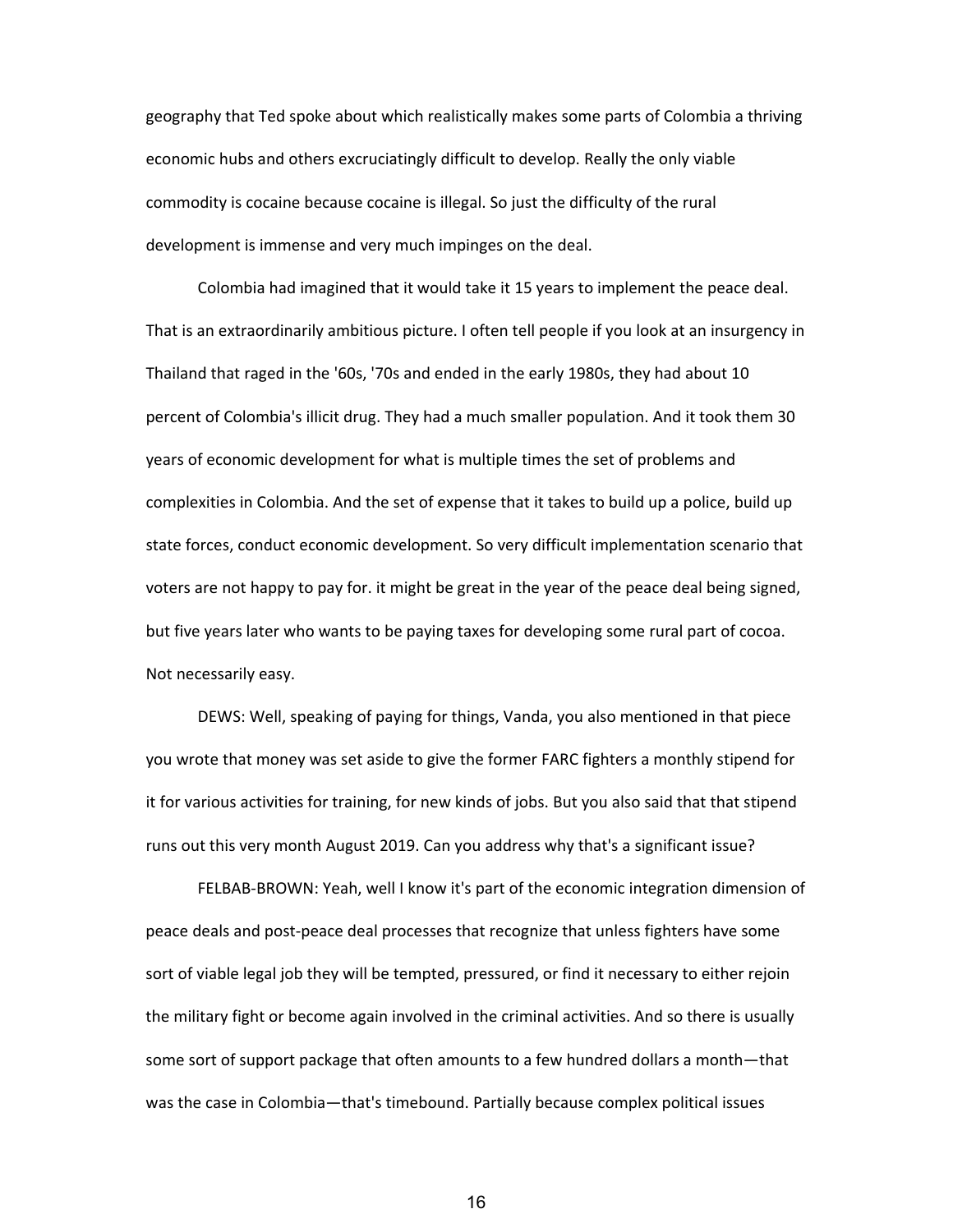having to pay for long time someone to fight or not to commit crime. People don't want to think about it that way.

And meanwhile during this process people are supposed to get some sort of training. Oftentimes the training is you know for a kind of mechanic or for a cook or for a woman to be a seamstress. The training skills seem to be very low‐skilled manual labor and oftentimes they are highly mismatched with what the market is asking for. Oftentimes a store is well trained people to be car mechanic except there are no cars in the villages. The training entities teaches people to be motorcycle mechanics except the government prohibits the use of motorcycles.

There is often a big big mismatch and really is an enormous vulnerability of postconflict transitions around the world including in Colombia.

PICCONE: Just two more points on this general point about the costs. One is that the there's another faction here in this story which is the cocoa farmers. And there have been deals negotiated with them as groups to stop growing cocoa in exchange for payments from the government and a move toward alternative legal crops. There was a gap when Duque came into office where those farmers were not getting paid. They weren't getting paid their survival wages, so to speak, to not grow coca. And that was creating tension and problems for them to live and survive.

In the big picture though, the estimate is, at least the one I've seen recently, is that it would cost Colombia about 45 billion dollars to implement the peace accords over 15 years. So that's roughly 3 billion dollars a year, which in the Colombian economy, GDP of around 711 billion dollars, we're talking about half a point of GDP. It's a doable proposition. And Colombia has a relatively healthy economy. They just joined OECD. So it's something that they can do if the political will is there.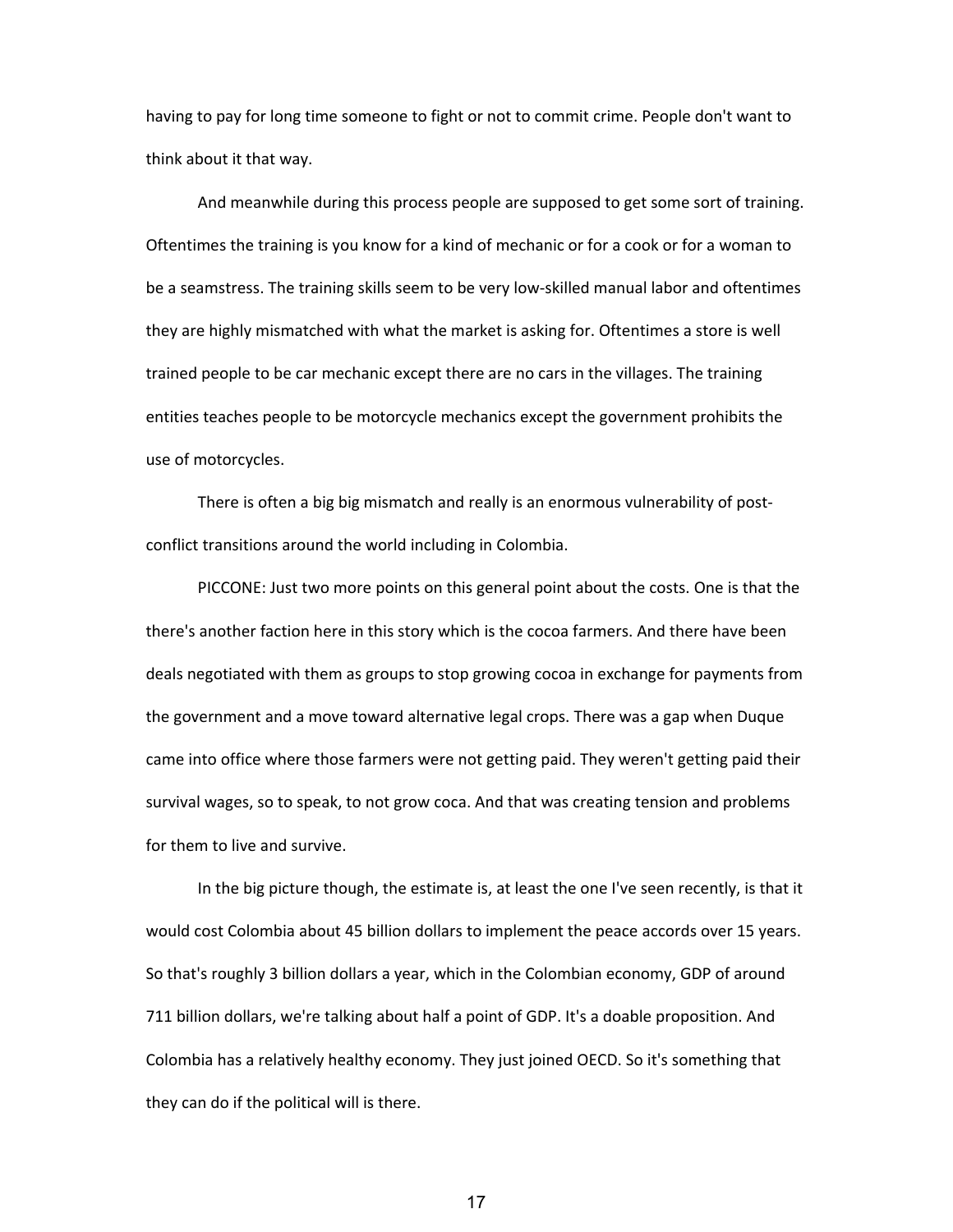DEWS: Let me ask you to talk more about the cocoa production, the cocaine problem. Unfortunately in a lot of people think about Colombia stereotypically they think of the big cartels, the Medellin Cartel, the Cali Cartel. What impact does continued production of cocaine or maybe other illicit drugs have on implementing the accords moving forward?

FELBAB‐BROWN: Well that's very much at the core of the struggles for Colombia and at the core of highly different viewpoints on the issue. So for decades now, perhaps as a result of U.S. engagement over the years, the Colombian political elite, the technocratic elite, has come to believe that cocoa is the source of all of Colombia's problems. So if there is no cocoa there won't be any conflict.

In my view, the dynamic goes really the other way: because there is conflict, poor state presence, violence, lack of economic opportunities, marginalization there is very significant cocoa production and cocaine trafficking.

But nonetheless the outcome of this belief in Colombia that the presence of the illicit commodity is the source of problems then leads the government to adopt what's called zero cocoa policy. Namely the idea that coca needs to be eradicated at [the] national level or local level. And then when that happens there will be peace. The scenario is already problematic in many ways because not just the insurgents like ELN or the dissident FARC groups, the bandes criminales, operate in many other illicit domains. They engage in generalized extortion, they engage in illegal mining, illegal logging, they have other sources of income. So even if there is no cocoa there is still criminal activity and there are still criminal proceeds.

But is also problematic because it creates constant replay of the same counternarcotics policy that in Colombia's history has never produced lasting good outcomes. And this relates to the point that Ted made about the payment meant for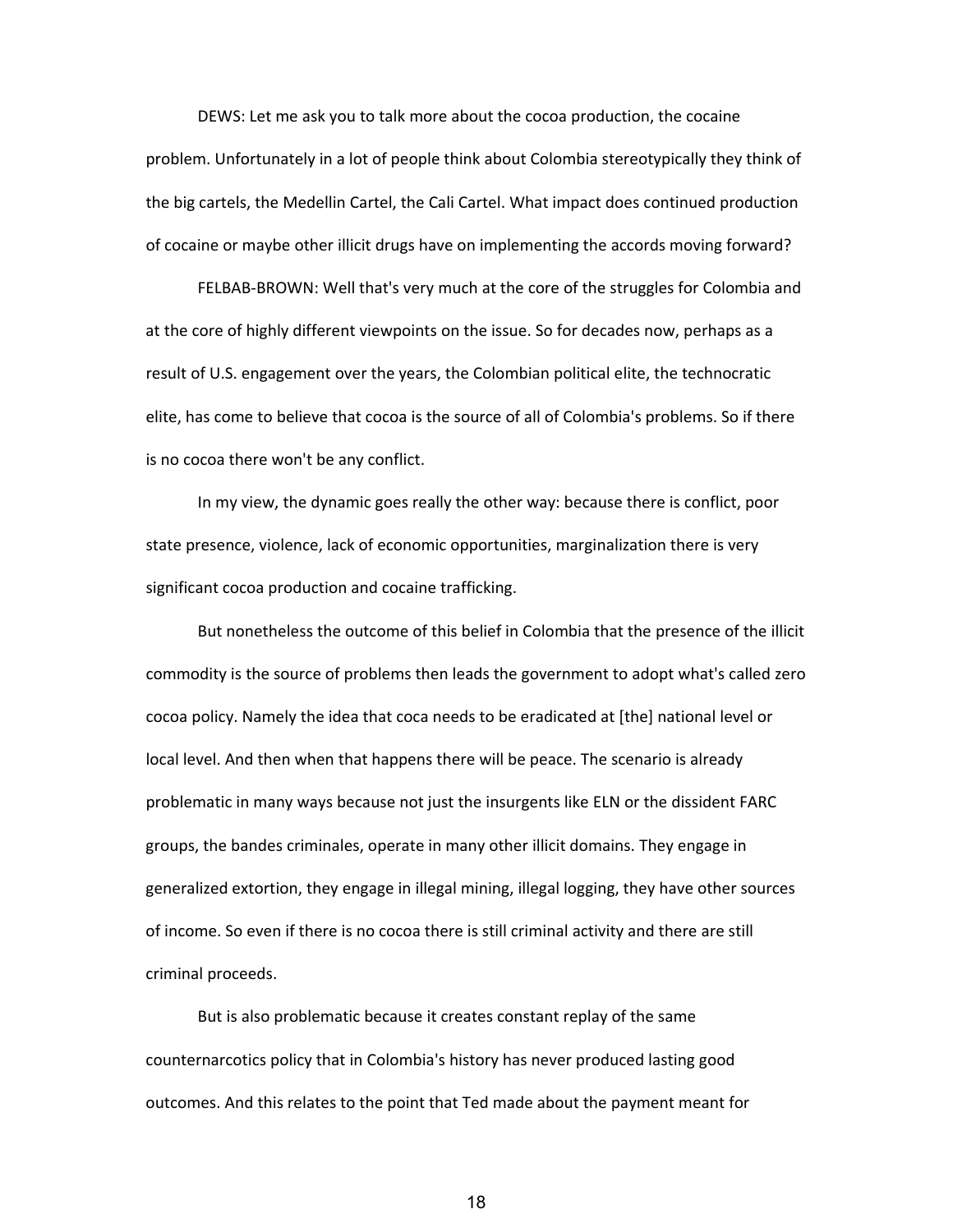farmers. There is this presumption that before farmers can qualify for any kind of aid, particularly long term aid, they need to eradicate their cocoa. This is called voluntary eradication but I very much question the voluntary nature. Because if you don't eradicate then you won't get support and your cocoa will be eradicated forcibly. So what is the level of voluntary as opposed to really indirectly coerced, if you would like? But also it takes a few hours to destroy the coca fields even if they can be replanted, but it takes years of development for sufficient human capital infrastructure, value‐added chains, security, access to microcredit, and access to titles to be created.

And in fact, globally there is only one country that managed to get rid of its cocoa through non‐coercive means, through alternative livelihoods, and that's Thailand. And they adopted the exact opposite sequence. They gave farmers about five years of support from schooling to citizenship to agricultural support to better roads, and only then they started eradication. Now Colombia is doing the opposite. They say, okay village, you want support and you don't want to have your fields sprayed by drones. So you need to eradicate all of [the] cocoa. And then we give you 500 dollars a month for two years. And after that cacao will grow or coffee will grow and happy things will follow. In one way or another, Colombian farmers has had umpteenth iteration that have been the same efforts in the 2000s, some going back to the 1990s. And each time, this has not panned out because once the money dried up, the immediate survival money, as Ted called it, dried up the legal economy oftentimes didn't take off and it didn't take off in the ways that could robustly support the family.

Now we are also in a situation where there is more cocaine in Colombia than there has been any point, that is driven by multiple factors some of which have been growing demand way beyond the United States and Europe in places like Brazil, like Argentina, some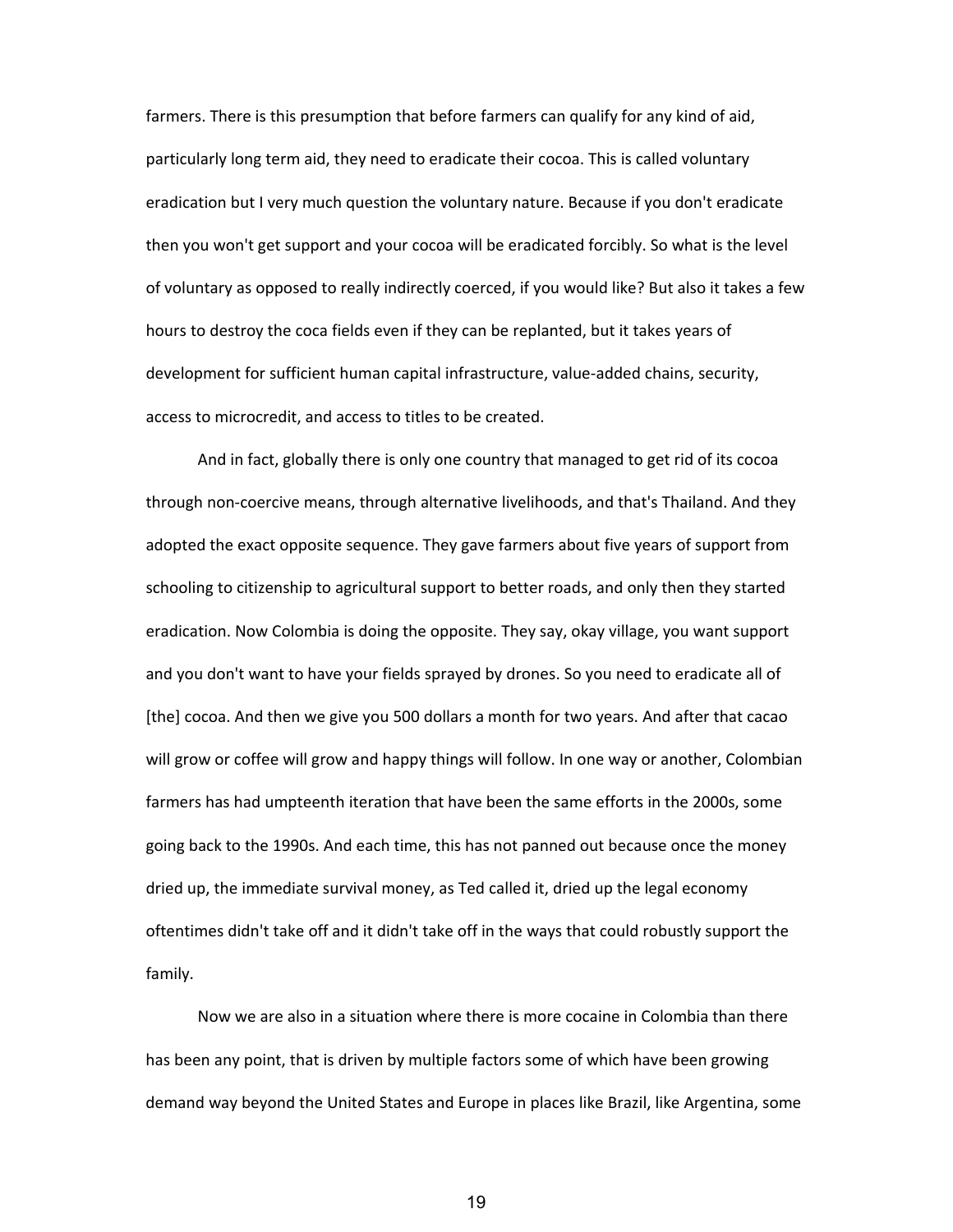of which have to do with the end element of the negotiated deal with farmers knowing that that they would get some sort of benefits, so many farmers came into growing more coca in order to qualify for benefits.

Now, the Duque administration wants to be very different from the Santos administration also for restarting forced eradication. The Santos administration that signed the deal has suspended aerial spraying. At the time it was the only country that had aerial spraying. No other country is engaging in aerial spraying and has engaged for a few decades. Colombia was spraying until 2014 when the Santos administration suspended it because of concerns that [ ] had carcinogenic effects. Now the Duque administration is denying that evidence and has sought to get a court permission to start spraying again. They are experimenting with spraying with drones. But really that's just sort of tactical play here about the larger issue as to whether forced eradication such as by spraying can get you to a viable, lasting reduction, significant reduction, of cocoa. In my view it doesn't. But meanwhile it generates all kinds of very negative spillover effects, and destabilizing effects for the peace deal.

And this is crucial to understand. It's really not just about the deal with the FARC. The peace deal is also very much a deal between the state and the urban part of Colombian society and the rural population. And violating the design, however problematic of the drug policy, also violates the trust that people in the rural areas were asked to once again give the state that this time the state will be a benign and positive presence in their life.

DEWS: Let's move on to another major factor in the implementation of these accords and that's the crisis in Venezuela. Thousands and thousands of Venezuelans have been displaced from the turmoil in that country, have crossed the border, and are many of them are in Colombia. Can you address the impact that is having on the situation in Colombia?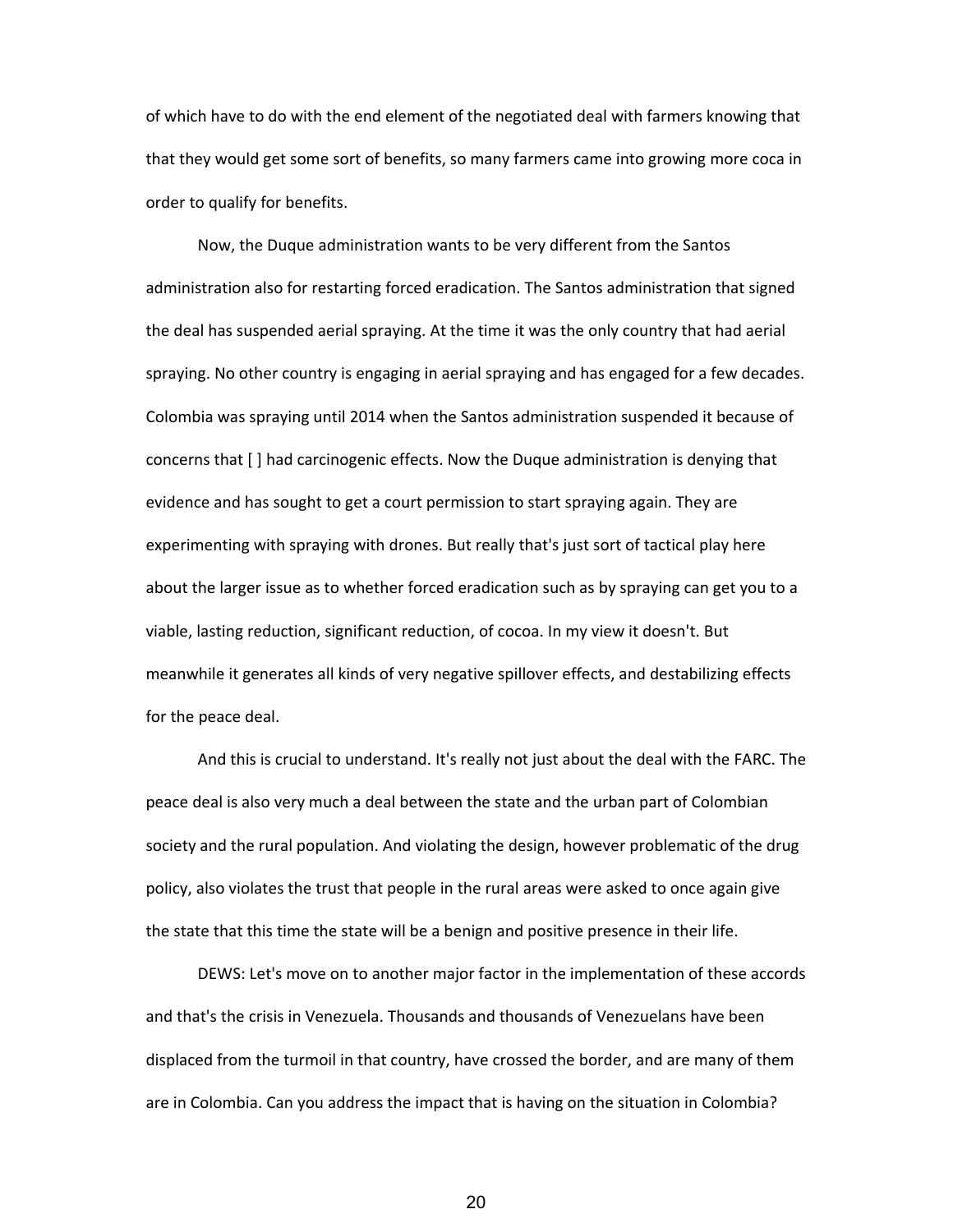PICCONE: There are two important effects. One is there is over years of war in Colombia, many Colombians fled to Venezuela, when Venezuela was a more stable and peaceful place. And so there's a longstanding relationship between Colombians and Venezuelans. And now there's reciprocity. The Colombians in general have been quite welcoming of the Venezuelans. Now we're talking at this point 1.5 million Venezuelans in Colombia alone let alone transiting to other parts of Peru, and Chile, and elsewhere. So they really are shouldering a big burden on dealing with this.

Now for the most part they are integrating, they are trying to legalize them. The story today was about the legalizing of 24,000 Venezuelan babies giving them documentation so they can have a legal identity in Colombia. That's all very positive and important. But I wonder how long the patience will last and whether we're going to see outbreaks of xenophobia. So far it hasn't happened. There has been some international support, not nearly enough of what Colombia needs to accommodate this flow. That's one element.

The other element is that specifically on the ground in areas that are already rather conflict ridden, you have this lawlessness, this mix of all these people, these migrants mixing in with traffickers, criminal gangs, paramilitaries, ex-FARC fighters. ELN is quite concentrated along the border between Columbia and Venezuela. So there is an uptick in insecurity that is related to the crisis coming out of Venezuela.

FELBAB‐BROWN: There are immediate and longer term dimensions. The situation in Venezuela is of course an enormous appalling human catastrophe. And it's only a matter of time before the government collapses one way or another, which could set off anything from a more massive humanitarian crisis to potentially even civil war, very nasty but disorganized civil war. All of which has tremendous repercussions for Colombia in terms of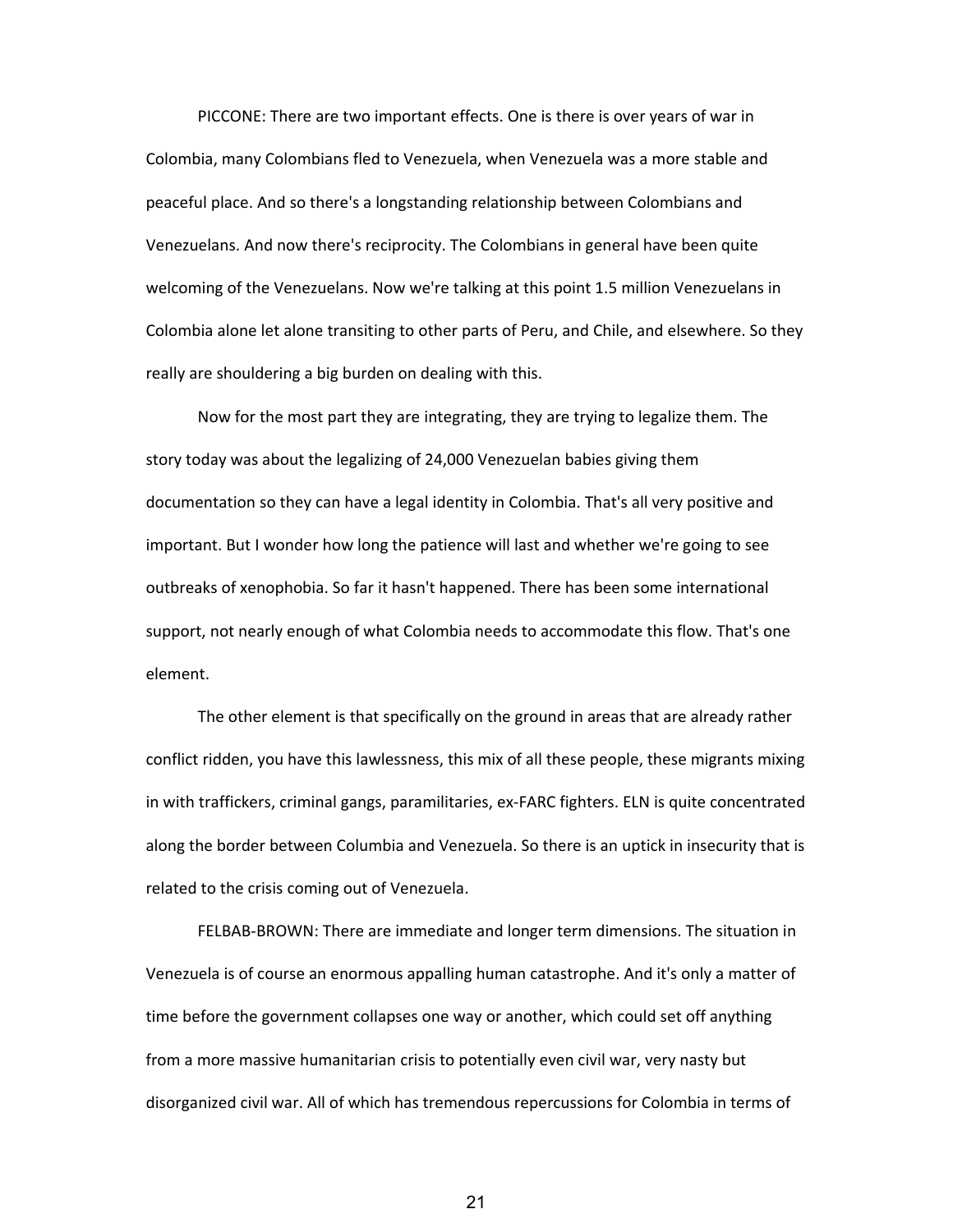flows of migrants to Colombia, but also in terms of Colombian security forces having to be focused predominantly on this very long and complex border from Venezuela, and hence not being able to provide adequate security to rural populations in other parts of Colombia, for example.

And then on the more immediate side the ELN not just operates along the border, they operate very much in Venezuela. They use Venezuela as a strategic safe haven place. They are deeply plugged into smuggling activities there including the drugs that connect the many militias, the *collectivos* that operate in Venezuela, and also the Venezuelan army.

And so the ELN has multiple times said very explicitly that if there is any kind of military intervention into Venezuela, or if the Colombian government starts unspecified aggressive actions against Venezuela, the ELN will fight against that. So they have explicitly endorsed the Maduro regime and declared their own fighting role in that kind of conflict.

So unfortunately what often happens in peace processes or conflict scenarios is that the neighborhood very much influences whether peace lasts and whether peace develops into sufficiently robust and stable development that mitigates the drivers of conflict. The last thing Colombia needs is that excruciating instability and excruciating human suffering that's taking place in Venezuela. Now, Colombia has no chance to move away. They obviously have to deal with the predicament they are in, but it's clearly very severely complicating factor for implementing the peace deal.

DEWS: And in the midst of all these factors that we've just been talking about, Ted you also write in your report that the Duque administration is sending "mixed signals" about its willingness or its commitment to implementing fully implementing all aspects of the accord. Why would it be sending mixed signals instead of just being totally committed to implementing this accord?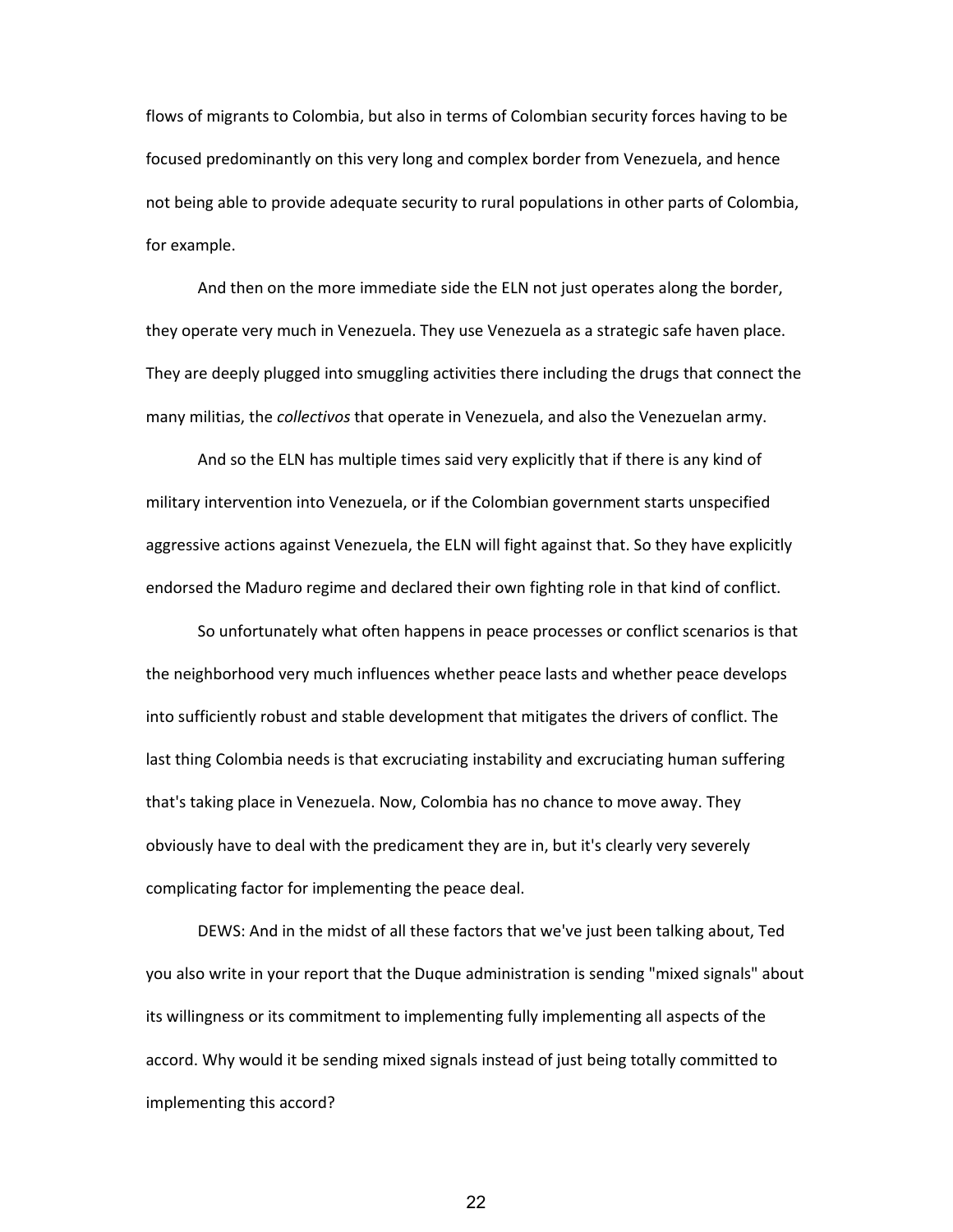PICCONE: Well, as I pointed earlier to the coalition behind Duque, their very strong views within that coalition against the peace accords led in particular by the former President Uribe. So he has to deal with that by deflecting, derailing, avoiding, delaying.

On the transitional justice front, there's been a lot of attacks on the Truth Commission. There is an additional special jurisdiction for peace which is the body of judges that will actually hear and decide and administer punishment for the worst cases of human rights abuses. There's a lot of concern within the military in particular about that body because there were serious human rights violations committed by military leaders, and there are questions about command responsibility. And we're talking about now very high level officials, both military and civilian, who are quite worried that they're going to be indicted and tried and punished for these crimes. So there is opposition. They want special treatment. They wanted a separate process. Duque played around with that. He vetoed portions of the transitional justice law which was a key step toward implementation of this. It's taken them a long time to get through all that.

But finally the systems seem to be up and running. The Duque administration is worried about costs. They keep saying, well you know this is going to cost a lot of money. It can take much longer than we thought. And so there is that dynamic as well. But it might be okay if the international community remains very involved putting pressure, monitoring, verifying, staying on the ground. You do have a U.N. Security Council process that is on top of this and a rather large presence of U.N. officials on the ground. So, this may be the ingredient. I hope the U.S. will stay positively engaged as well.

DEWS: What is the U.S. engagement in this process? What does that look like?

FELBAB-BROWN: Well lately, unfortunately, it has not been very helpful. Certainly during the negotiating phase in Havana the U.S. played a very important, quiet, but very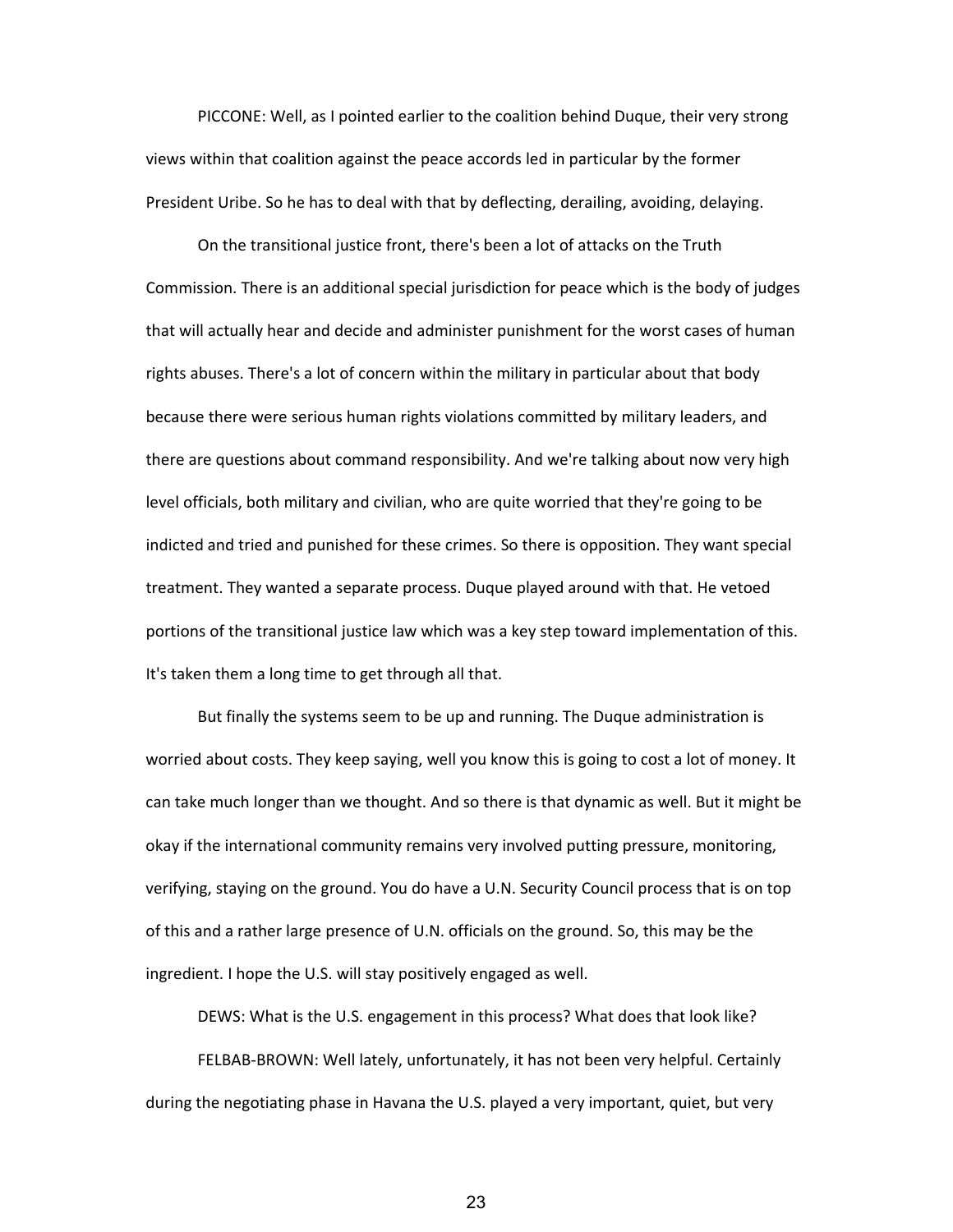supportive and important role. The U.S. has a very big influence over the government of Colombia.

Since the Trump administration came to power their predominant focus has been on cocoa and cocaine flows into the United States. President Trump often mixes cocoa and cocaine with the opioid epidemic. There are complex connections, namely that increasingly fentanyl, which is an opioid synthetic opioid, is being mixed into cocaine, which is causing massive amount of overdoses that are classified as cocaine overdose although there is fentanyl mixed into that. And the president brings that up and demands that Colombia needs to aggressively eradicate. A year ago he even threatened that Colombia would be decertified, which would be very bad for Colombia, but would be decertified for not complying with U.S. counterterrorism counternarcotics wishes. So the Trump administration has really been just focused on two issues: cocoa and then Venezuela and Colombia's role in Venezuela. That's not helpful.

But you know, that's at the level of the White House. There is of course a very deep and extensive knowledge in the U.S. State Department and other agencies with Colombia, deep ties in State and Pentagon—people, officials, former officials like Ted who worked on the issue for a long time. So there is deep intimate knowledge, commitment, connections. Same also in the Congress that are sort of mitigating against just this narrow focus on cocoa and eradication only.

I would add here that the issue of how President Duque is positioning himself and what kind of policy he embraces and others which he wants to change or boycott also have to do with Colombia's October elections. Colombia is having local elections at the municipal level, at the provincial level. And that will be very significant. The Colombian people can give a very important endorsement to the peace process by electing officials who want to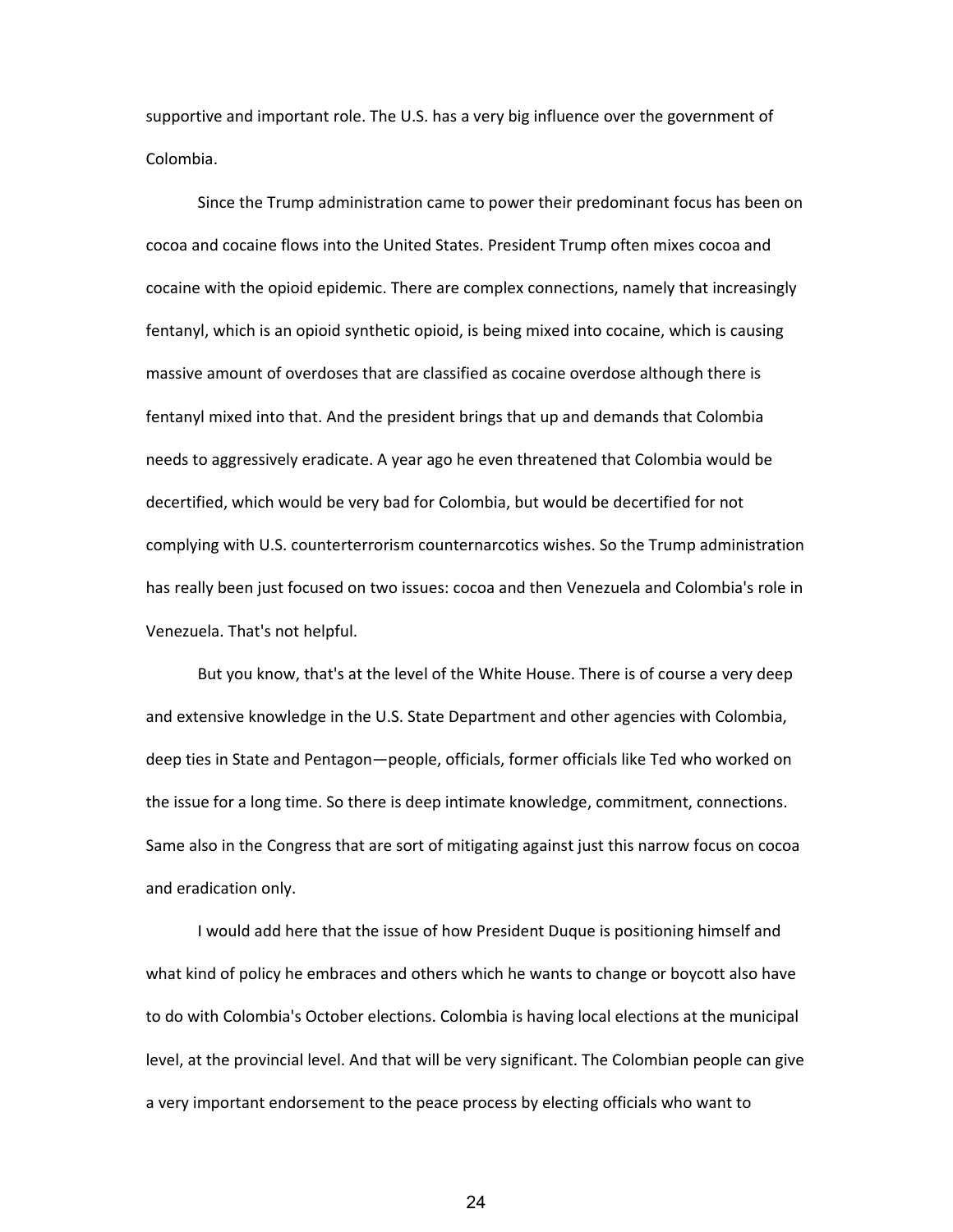implement, or they can really give a very significant impediment to the implementation by electing people who are associated, for example, with the bandes criminales, or who are deeply conservative, associated with larger land‐owning families.

And the local elections of course get much less visibility than the presidential ones. But I would say they are really fundamental in what happens in Colombia in the next four or five years in the immediate term, and a great opportunity for good implementation and many, many risks of how the peace process might suffer death by a thousand cuts, by implementation in a setting where of course the local government capacity in Colombia is much weaker than the national government capacity. There is enormous bifurcation in skills, resources, and the ability to get anything done on the ground that's in Bogota versus what's in a *municipio* or somebody in that outcome for example.

DEWS: I want to close this conversation with what I hope is a hopeful note and ask you both to reflect on some of the successes of the peace accord and what you hope might happen in the coming months, in the coming years with implementation.

PICCONE: Well I think the parties and the implementers need to be given the space to do their job and the resources to do it. And both of course principally Colombia national resources, but international support as well. I think that's critical. There's some good early days but sustaining that is difficult. The transitional justice process has gotten quite politicized. So that is my concern that that will die a death by a thousand cuts. But it's essential, it's indispensable to the peace process. So they need to carry that forward.

Now, one concern I have is that the judicial process for peace is scheduled to go 10 years. Now that raises concerns for me. Like that's not so much a transitional peace process, that's really going to compete against the ordinary justice system. So I see some tensions there that they have to navigate. I think if they can really get rural development going and